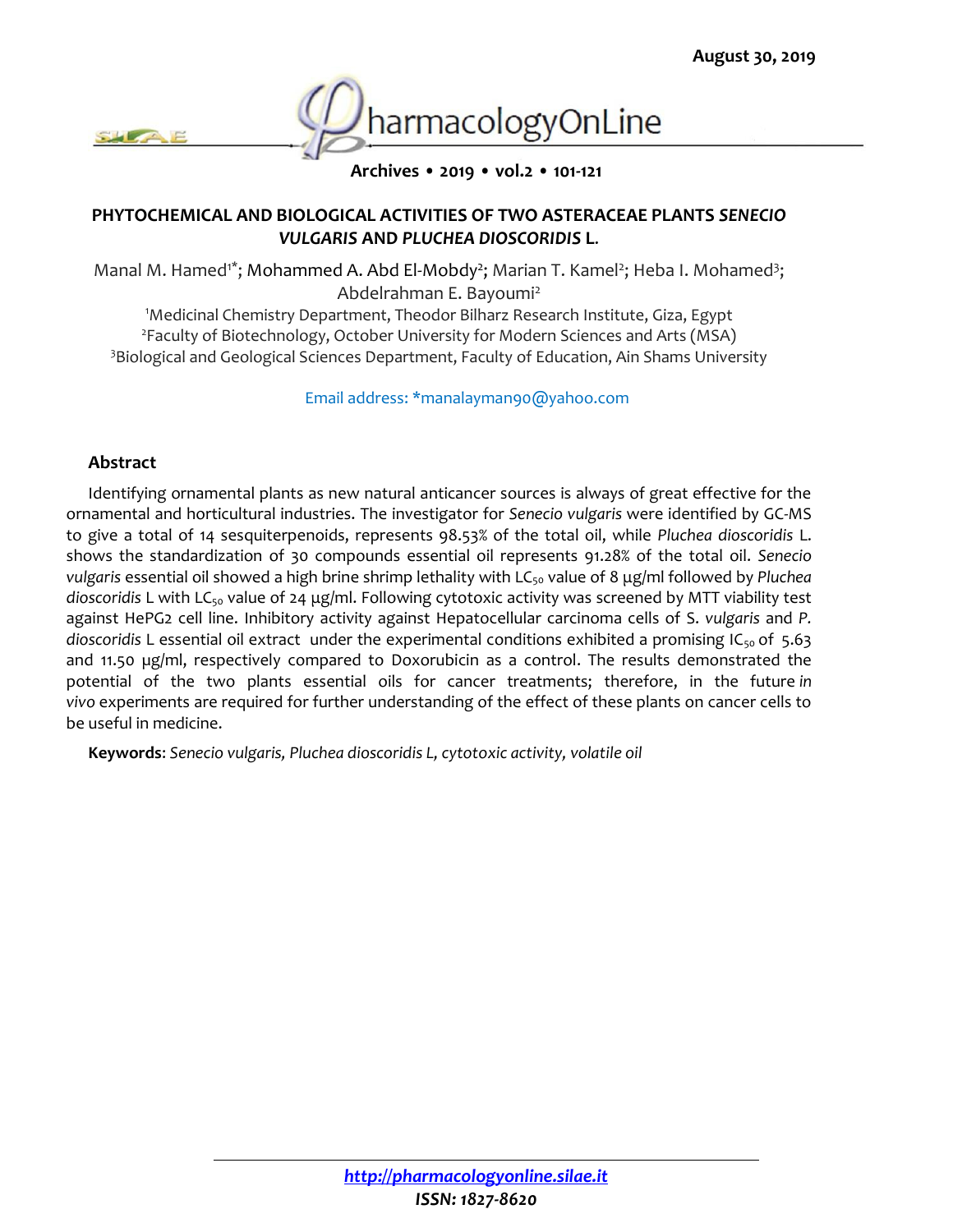### **Introduction**

Medicinal plants are an important category of the plants that includes some chemical constituents in their bodies and are benefit for therapy purposes. These are also different in their habits like herbs, shrubs, trees, climber and creepers etc. (Patel, 2014). Natural products from plants afforded an opportunity for a new medicinal an approach for new drugs.

Cancer is a group of diseases that fall under the name of a cancer (Adebajo *et al.,* 2012). Liver cancer is one of the most common types of cancers known today, as it represents 22,000 men and 9,000 women in the United States (Emre and McKenna 2004; Ahmed *et al.,* 2009). Not only that, but also among the challenges the knowledge of phytochemicals that are primarily responsible for any biological activity within the plant and to accurately identify this activity (Breslin and Andrew, 2017) (Puhan *et al*., 2017).

*Senecio vulgaris* family: Asteraceae is one of the most important plants that fall under the family of Asteraceae (Dan Tenaglia, 2007). The groundsel of *Senecio vulgaris* was tested and explored for its impact on human health as it was discovered to act as a diaphoretic, an antiscorbutic, a purgative, a diuretic and an anthelmintic, and not only that it worked on the expelling of gravel of the kidneys and reins (Jin *et al*., 2018) (Lin *et al*., 2018). *Pluchea dioscoridis* family: Asteraceae is a plant species that has many forms and characteristics that distinguish from the rest of the species (Buapool *et al.,* 2013). *Pluchea* is one of the most important types of plants that are used in many treatments, urging that it has a high ability to kill cancer cells and actually the process of apoptosis (Gridling *et al.,* 2009). The current article revealed study of the chemical constituents and biological activities of *Senecio vulgaris* and *Pluchea dioscoridis* L including cytotoxicity test using brine shrimps larva and HepG2 cell lines (hepatocellular carcinoma cell lines).

## **Methods**

*Experimental*

*Collection and identification of plant materials* 

The plant materials of *S. vulgaris* and *P. dioscoridis* L were collected during flowering period from desert Egypt - Alexandria road at Egypt, in March. Identification of the plants was confirmed by Prof. Dr. Wafaa Amer, Professor of Plant Taxonomy, Faculty of Science, Cairo University. A voucher specimen no. Sv 1 and Pd 1, respectively has been deposited at Medical Chemistry Department, Theodor Bilharz Research Institute, Giza, Egypt.

## **General Experimental Procedures**

## *Chemicals and Reagents Used*

The used solvents and reagents used in this study were all analytically graded, as; hydrocholoric acid, ammonium hydroxide, citric acid, salicylic acid, mercuric choloride, diethyl ether, sodium sulfate, sulfuric acid, chloroform, acetic anhydrides, ammonium solution, magnesium powder, sodium hydroxide, ferric chloride, α-naphthol, and ethanol. Other solvents/reagents used for brine shrimp assay were saline (Instant Oceanic, Marine land Labs, USA) and brine shrimp's eggs (Artemia Inc., California). Also for MTT assay other chemicals were used as Dimethyl sulfoxide (DMSO), trypan blue dye (obtained from Sigma St. Louis, Mo., USA), Fetal Bovine serum, DMEM, RPMI-1640, HEPES buffer solution, L-glutamine, gentamycin and 0.25% Trypsin-EDTA (obtained from Lonza Belgium). Cell lines that used were from the American Type Culture Collection (ATCC, Rockville, MD) as it was Hepatocellular carcinoma cell line HepG-2. All solvents, materials and acids were fetched from Merck Chemical Company and Sigma-Aldrich Company.

## *Equipments Used*

*Gas chromatography–mass spectrometry (GC-MS) analysis*

The chemical composition of your samples were performed using Trace GC1310-ISQ mass spectrometer (Thermo Scientific, Austin, TX, USA) with a direct capillary column TG–5MS (30 m x 0.25 mm x 0.25 µm film thickness). The column oven temperature was initially held at 50 C and then increased by  $5^{\circ}C$  /min to 230 $^{\circ}C$  hold for 2 min. increased to the final temperature 290°C by 30°C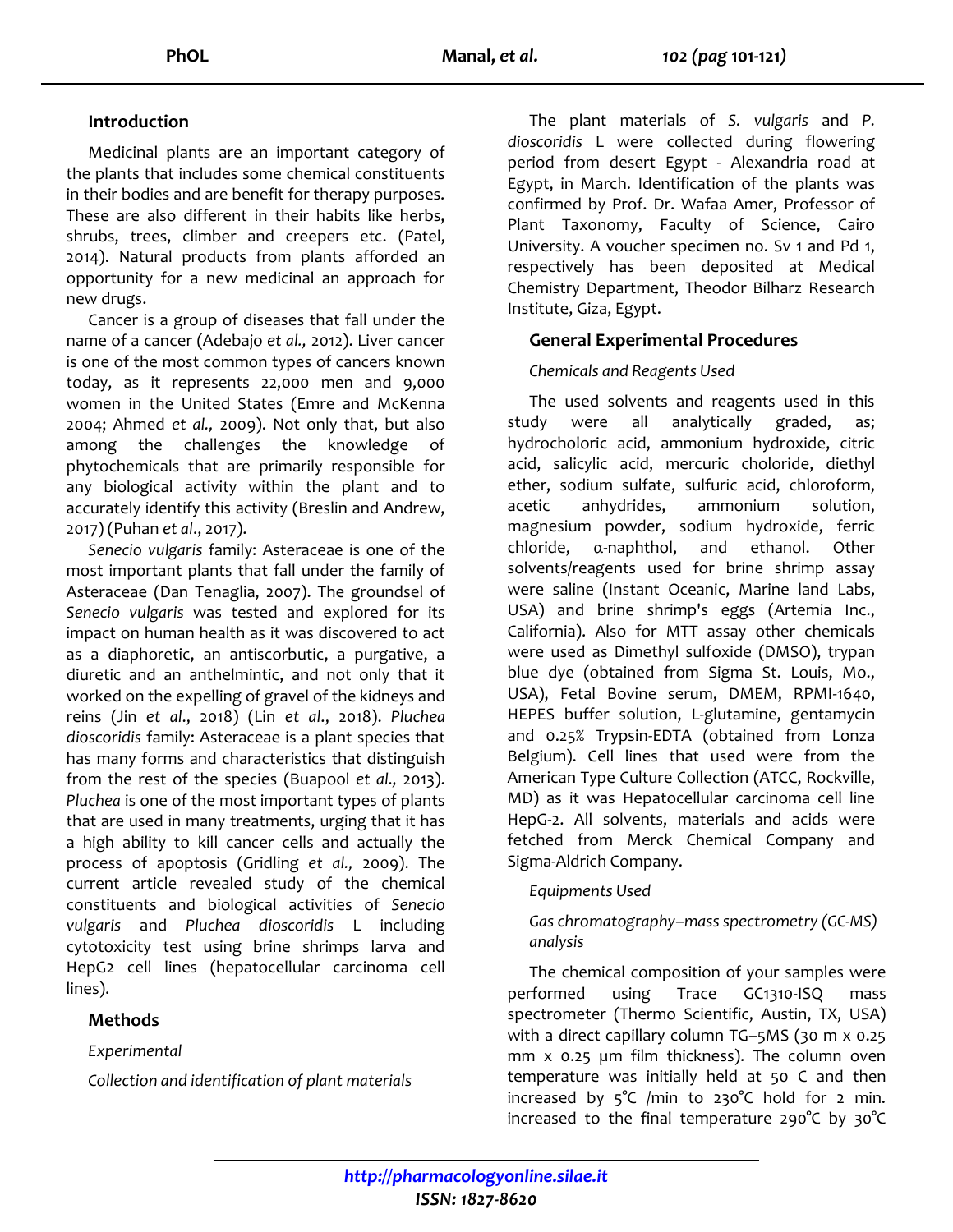/min and hold for 2 min. The injector and MS transfer line temperatures were kept at 250, 260°C respectively; Helium was used as a carrier gas at a constant flow rate of 1 ml/min. The solvent delay was 3 min and diluted samples of 1 µl were injected automatically using Autosampler AS1300 coupled with GC in the split mode. EI mass spectra were collected at 70 eV ionization voltages over the range of m/z 40–1000 in full scan mode. The ion source temperature was set at 200 °C. The components were identified by comparison of their retention times and mass spectra with those of WILEY 09 and NIST 11 mass spectral database.

## *Extract preparation*

The powdered fine of each plants sample (500g) was extracted with 85% methanol; the solution was covered and shaken every 30 min for about six (6) hours and allowed to stand for about 48 hours in room temperature. Then, solution was shaken and filtered using Whatman filter paper (No.1). Then, the solvent was removed by evaporation using a rotary evaporator apparatus under reduced pressure at temperature below 55°C to keep stabilization of the methanol constituents.

### *Essential oil Extraction*

Significantly, the essential oils extraction methods from plants affect the essential oil composition and chemical constituents. Also it should be select the most convenient and appropriate method to concentrate the biologically active targeted compound into an essential oil. Also, it should be concentrate all the active components from the extract if the activity is not based on a single compound but based on a mixture. Generally, according to that the most essential oils constituents are small, lipophilic and volatile; the consideration key is the need of separation of these compounds from the materials of aqueous plant. There are several methods which have been developed but the most recent reports which describing the used methods to made an essential oils extraction, It is only will be review.

The essential oil of the fresh plants (2 Kg each) was obtained by hydrodistillation using a Clevenger-type apparatus for 5 h. After drying with anhydrous sodium sulphate and filtration then

extracted with diethyl ether, the oil obtained was stored at refrigerator until use.

# *Brine shrimp lethality test*

The extracts, fractions and pure isolated compounds were routinely evaluated in a test for lethality to brine shrimp larvae 3, with minor modifications. Toxicities of compounds were tested at 50, 100, 300, 800 and 1000 ppm in 10 mL seawater solutions with  $1\%$  DMSO (v/v). Ten, one-day nauplii were used in each test and survivors counted after 24 h. Three replications were used for each concentration. A parallel series of tests with the standard potassium dichromate solution ( $DL<sub>50</sub> = 20$ -40 ppm) and the blank control were always conduced. The lethal concentration for 50% mortality after 24 h of exposure, the chronic  $LC_{50}$ and 95% confidence intervals were determined using the probit method 10, as the measure of toxicity of the extract or fractions.  $LC_{50}$  values greater than 1000 ppm for plant extracts were considered inactive (Hamed *et al*., 2015b; Hamed *et al*., 2016).

# *Antitumor Assays by MTT Method*

The cells were grown on RPMI-1640 medium supplemented with 10% inactivated fetal calf serum and 50µg/ml gentamycin. The cells were maintained at 37ºC in a humidified atmosphere with  $5\%$  CO<sub>2</sub> and were subcultured two to three times a week. For antitumor assays, the tumor cell lines were suspended in medium at concentration 5x10<sup>4</sup> cell/well in Corning 96-well tissue culture plates, and then incubated for 24 hr. The tested compounds were then added into 96-well plates (three replicates) to achieve twelve concentrations for each compound. Six vehicle controls with media or 0.5 % DMSO were run for each 96 well plate as a control. After incubating for 24 h, the numbers of viable cells were determined by the MTT test. Briefly, the media was removed from the 96 well plates and replaced with 100 µl of fresh culture RPMI 1640 medium without phenol red then 10 µl of the 12 mM MTT stock solution (5 mg of MTT in 1 mL of PBS) to each well including the untreated controls. The 96 well plates were then incubated at  $37^{\circ}$ C and  $5\%$  CO<sub>2</sub> for 4 hours. An 85 µl aliquot of the media was removed from the wells, and 50 µl of DMSO was added to each well and mixed thoroughly with the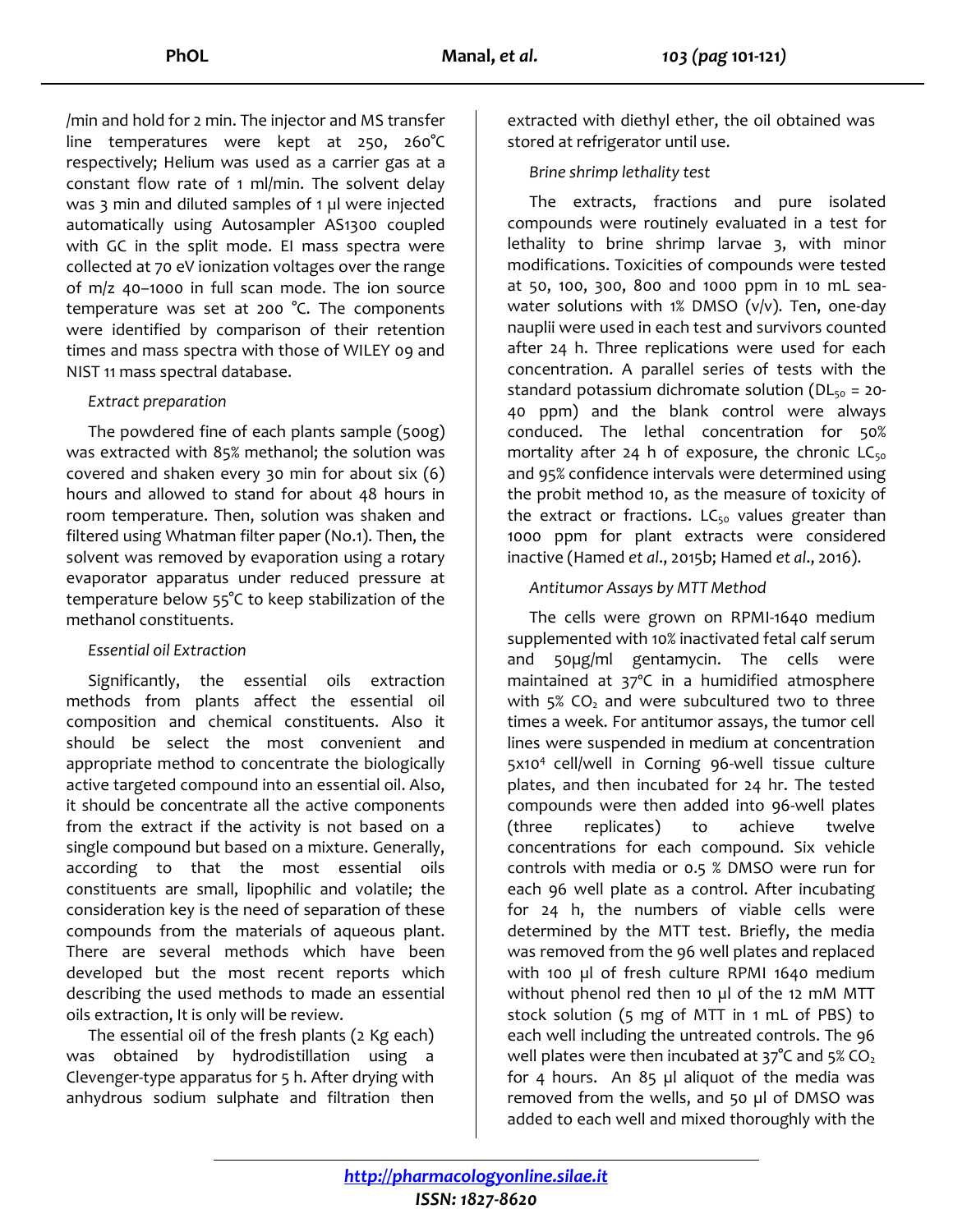pipette and incubated at 37°C for 10 min. Then, the optical density was measured at 590 nm with the microplate reader (SunRise, TECAN, Inc, USA) to determine the number of viable cells and the percentage of viability was calculated as [(ODt/ODc)]x100% where ODt is the mean optical density of wells treated with the tested sample and ODc is the mean optical density of untreated cells. The relation between surviving cells and drug concentration is plotted to get the survival curve of each tumor cell line after treatment with the specified compound. The 50% inhibitory concentration ( $IC_{50}$ ), the concentration required to cause toxic effects in 50% of intact cells, was estimated from graphic plots of the dose response curve for each conc. using Graphpad Prism software (San Diego, CA. USA) (Mosmann, 1983; Hassanein *et al.,* 2010).

### *Statistical analysis*

The results were expressed as the average standard deviation of the same parallels using the SPSS 13.0 program. Microsoft Excel 2003 had been used for measuring the anticancer activity results.

### **Results and Discusion**

Recently we notice a much attention is being been paid to extracts and biologically active plant species used in folklore medicine.

### *Phytochemical screening*

The results of the phytochemical screening (Trease, 1989) carried out on the methanolic extract of *Senecio vulgaris* whole plant is shown in table 1 below. As an analytical responses, the precipitate formation and the color intensity has been used to these tests. The result shows the presence of alkaloids, steroids, glycosides, tannins, flavanoids and terpenoids, saponins, alkaloids and tannins. Using the phytochemical qualifications, plant methanol extract was evaluated for the usual plant secondary metabolites. It was concluded that *Pluchea dioscoridis* L plant contains Saponins, Triterpenes, Alkaloids, Carbohydrates, Tannins, Flavonoids and Steroids, by the results which have been obtained which shown in Table 2.

*Essential oil GC-MS mass analysis*

Essential oils are recognized and well accepted in chemical industry, more recently in academia, even in everyday life (Teranishi *et al*., 1993). Generally, essential oils are produced by specific species of plants and known as aromatic substances. Since ancient times, there are most of these oils which are flavoring agents and used as raw material fragrances. It was once thought called essential because, it was represented that the original plant essence (Foderaro, 1991). Also since ancient times, essential oils have been used as medicines. Because of many traditional folk medicines which are based mainly on materials of plant, from this standpoint in many areas the most widely used natural products are essential oils.

From many plant parts, the essential oils can be extracted which including twigs, fruit peels, leaves, seeds, fruits, stems, flowers, and roots. Particularly for physiological effects of essential oils on the plants themselves, the roles of their have not been well studied. Also for many years, essential oils have been known that have important roles the plant as repellents and on the other hand, as insect attractants. The materials of essential oils have some major classes which include diterpenoids, Mono- and sesqui-. Also essential oils have been reported to have therapeutical activity or pharmacological activity (Sticher, 1977). The understanding of the relationship between biological activity and essential oils, is very important because of the use of essential oils is becoming more popular and in everyday life as important for many practical applications. Furthermore, considerable quantities of essential oils are consumed from a food sources variety and the exposition to volatiles from plants, are being in forested and gardens areas.

The investigators were identified by GC-MS to give a total of 14 sesquiterpenoids, represents 98.53% of the total oil including; Butylated Hydroxytoluene (2) (63.87%of oil), 4,4'- Ethylenebis(2,6-di-tert-butylphenol) (14) (8.29%), Phthalic acid, di(2-propylpentyl) ester (13) (3.98%), Octadecanoic acid, 2-hydroxy-1-(hydroxymethyl)ethyl ester (10) (3.27%), Glycerol 1 palmitate (7) (3.11%), 1,3-Propanediol, 2-methyl-2-(1 methylpropyl)-, Dicarbamate (5) (2.43%),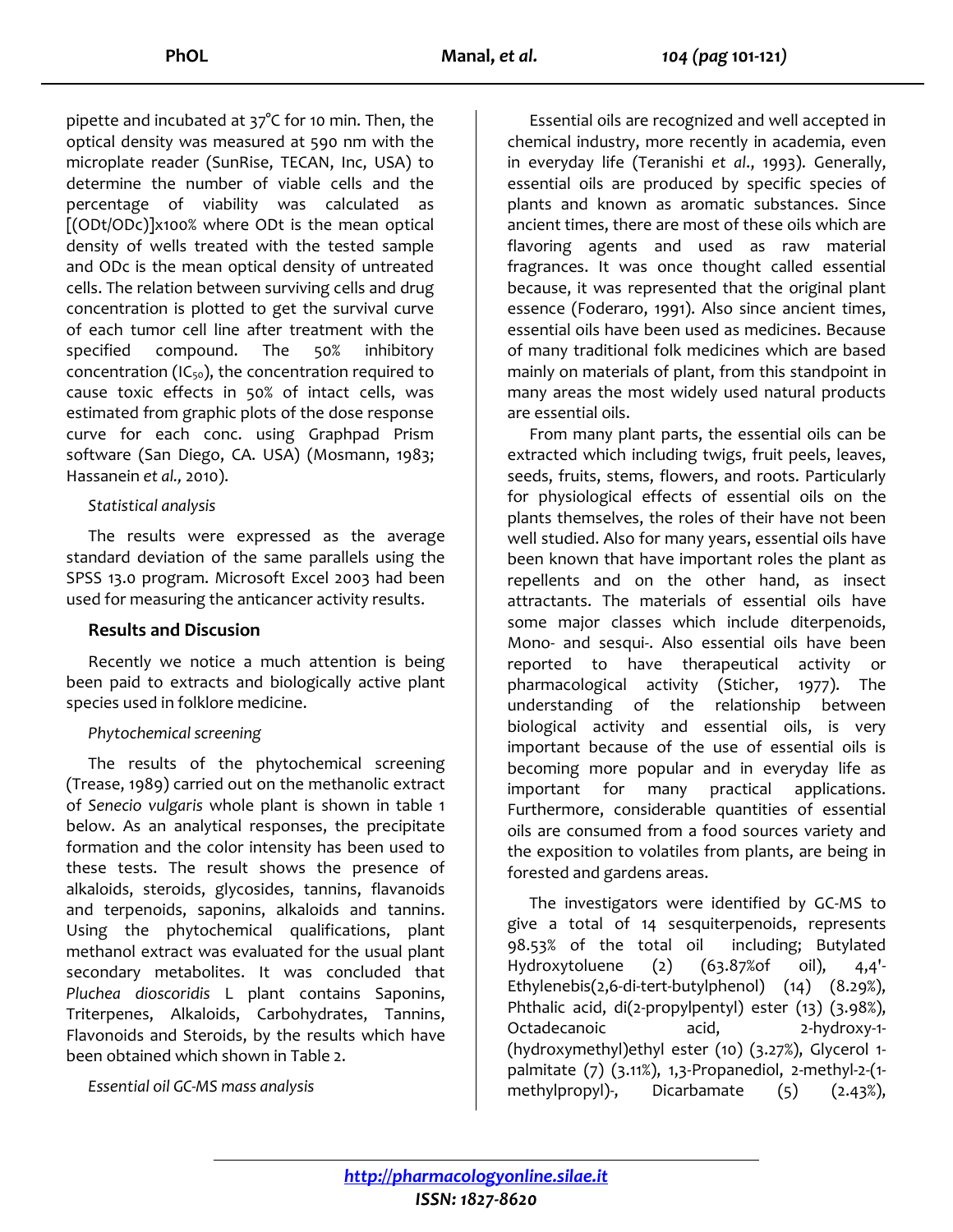Heptacosane (9) (1.94%) and 4-Nitrophthalamide (4) (1.85%) as the major constituents (Table 3,4).

Butylated Hydroxytoluene (BHT) do as doing other closely related phenol antioxidants, it has low acute toxicity. The  $LD_{50}$  of 2, 6-di-tert-butylphenol as an example, it is greater than 9 g/kg (Helmut *et al*., 2002). BHT has shown in early stage research, as an anti-viral activity (Chetverikova and Inozemtseva, 1996).

The Table 5 shows the standardization of 30 compounds essential oil through GC-MS represents 91.28% of the total oil. The major compounds observed in the essential oil chemical composition used in this work were sesquiterpens: 2H-Cyclopropa[a]-naphthalen-2-one, 1,1a,4,5,6,7,7a,7boctahydro-1,1,7,7a-tetramethyl-, (1aà,7à,7aà,7bà)- (25) 55.42%, 1,6-Octadien-3-ol, 3,7-dimethyl-, acetate (2) 7.45%, Benzene,1-methyl-4-(1-methylethyl)- (6) 4.14%, Bicyclo[3.1.0]hexane **(5)** 3.12%, Guaia-1(10),11 diene (16) 2.19%, (1R,3aR,4aR,8aR)-1,4,4,6- Tetramethyl-1,2,3,3a,4,4a,7,8

octahydrocyclopenta[1,4]cyclobuta[1,2]benzene (15) 1.71%, 1,4,7,-Cycloundecatri-ene,1,5,9,9-tetramethyl-, Z,Z,Z- (14) 1.68% table 5,6.

In the toxicity, antimicrobial, anti-parasitic, anticancer, the rate of interest has been raised by the wide use of limonene in soft drinks, many other flavoring products and cosmetics. Limonene is a compound which composed of two isoprene units, and it is rendered to be a potential antioxidant compound because the presence of two double bonds. According to a study published in *Bioorganic and Medicinal Chemistry* and made by Keinan *et al.,* In 2005, (Keinan *et al*., 2005) this study is working on validating this property and it was found that the pulmonary membrane is easily being saturated by limonene and this will be benefit because It will protect the lung cells from other oxidant agents and either endogenous or exogenous ozone. Because of Limonene's chemo-preventive properties which work against many types of cancer, it has been well researched by many scientists. The Administration of either a pure form of limonene or as an orange peel oil constituent (>90% d-limonene), It will be inhibit the development of the skin cancer, lung cancer, odent mammary and fore-stomach cancers which is chemically induced (Haag *et al*., 1992).

The trans-Verbenol would be obtained from the biotransformation, which is produced at lower concentrations in an *in vitro* effect against the tumor cells (IC<sub>50</sub> value ¼ 77.8 mg/mL) (Paduch *et al.*, 2016).

The paclitaxel passage through the membrane is being facilitated by beta-caryophyllene and thus also strengthens its anticancer activity [\(Legault](https://www.ncbi.nlm.nih.gov/pubmed/?term=Legault%20J%5BAuthor%5D&cauthor=true&cauthor_uid=18053325) and Pichette, 2007). The cytotoxic activity of the  $β$ caryophyllene oxide against SNU-1, HeLa, AGS, HepG2, and SNU-16 cells has been evidenced, respectively with 3.95, 12.6, 13.55, 16.79, and 27.39 µM of IC50 values. Also the results have been showed that the cytotoxicity of β-caryophyllene oxide in both time-dependent manner and dosedependent manner has been evidenced (Jun *et al*., 2011).

The phytol has been tested in all of the cell lines by testing the induced cytotoxic response which is concentration-dependent, which respectively has been demonstrated that to be most effective against the prostate adenocarcinoma PC-3 cells and the breast adenocarcinoma MCF-7 (IC50 8.79  $\pm$  0.41 μM and  $77.85 \pm 1.93$  μM). The other five tumors (A-549, HeLa, Hs294T, HT-29, and MDA-MB-231) have been towards in the IC50 values, which is ranged between 15.51 to 69.67 μM. However, the mild toxicity against (MRC-5) the foetal lung fibroblast cells has been detected at the used concentrations (IC50 124.84 ± 1.59 μM) (Pejin *et al*., 2014).

## *Brine shrimp bioassay*

The Brine Shrimp (Artemia sp.) Lethality Assay (BSLA) (Pisutthanan *et al*., 2004) is a general bioassay which appears that it is capable of detecting a bioactivity broad spectrum present in plant crude extracts. BSLA is used a guide for the detection of antitumor, as an indicator for general toxicity and pesticidal compounds (Meyer *et al*., 1982). The ease of performing and the low cost of the assay and the inexpensive brine shrimp eggs commercial availability makes BSLA a very useful bench top method (McLaughlin *et al*., 1991). For the isolation from plant extracts of bioactive compounds, BSLA assay has been noted as a useful tool (Sam, 1993). As a preliminary study of antitumor agents and cytotoxic agents, the successfully test has been the In vivo lethality test (Ramachandran *et al*., 2010). Thus, this present work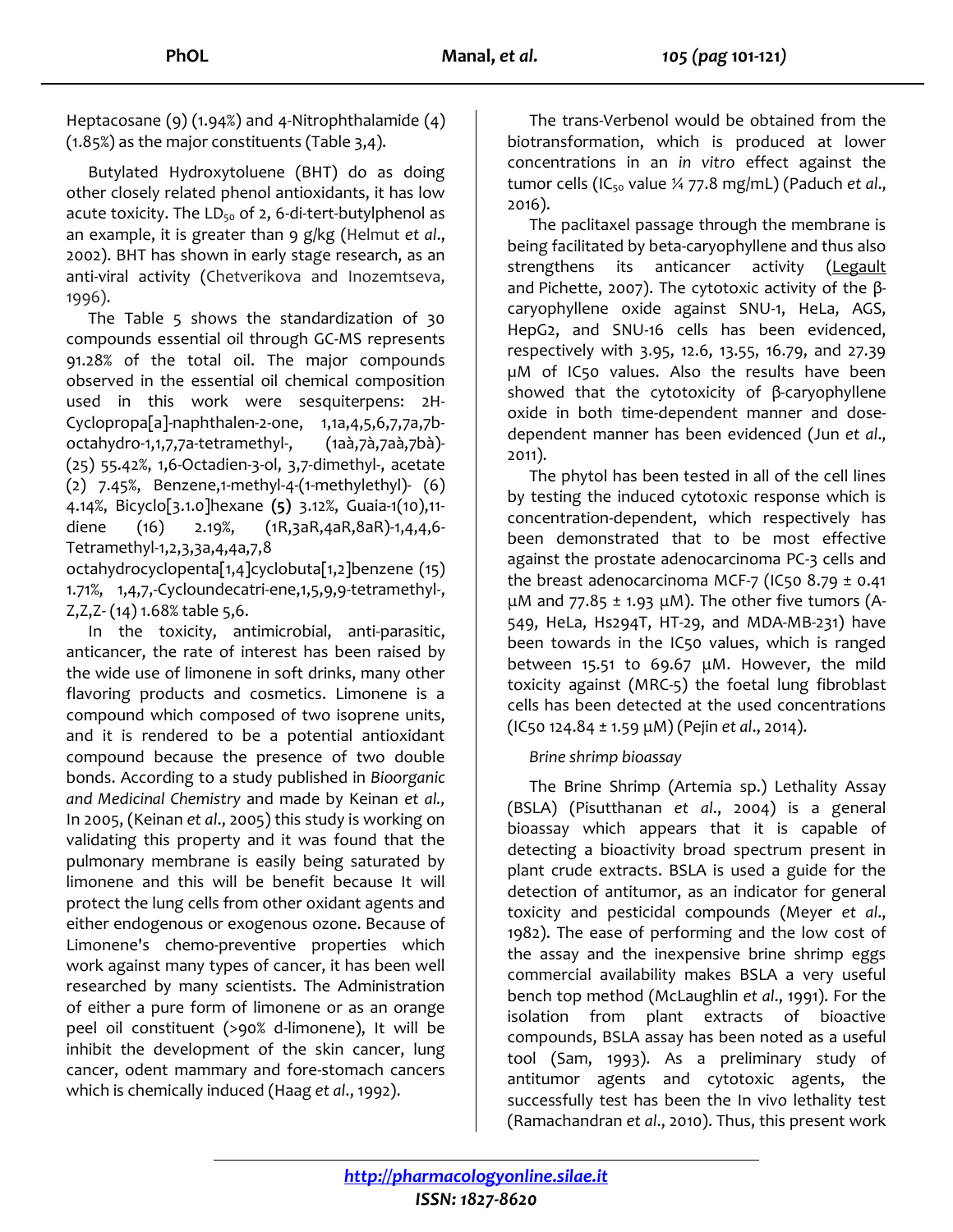findings would give an information baseline on the most plant species promising that could be used for the development as a basis of new tools of great therapeutic importance.

Oil extract of *S. vulgaris* exhibited a high brine shrimp lethality with  $LC_{50}$  value of 8  $\mu$ g/ml. This is followed by methanol extract with  $LC_{50}$  values of 13 μg/ml (figure 1,2). The degree of lethality was directly proportional to the concentration of the extract. Based on the results obtained, the brine shrimp lethality of *S. vulgaris* extracts were found to be concentration-dependent. The observed lethality of the plant extracts to brine shrimps indicated the presence of promising cytotoxic activity and probably antitumor constituents of *S. vulgaris* plant. According to Meyer *et al*., crude plant extract is toxic (active) if it has an  $LC_{50}$  value of less than 1000 µg/mL while non-toxic (inactive) if it is greater than 1000 µg/mL (Meyer *et al*., 1982).

It was appeared that; From the Brine shrimp assay which was found that in the control sets almost all the shrimp survived throughout the observed period (24 h) while the  $LC_{50}$  value was seems to be 22 µg/ml and 24 µg/ml for Methanol and oil extracts, respectively (figure 3,4).

## *Anticancer activity*

Cancer is a group of genetic disease which comprises specific hallmarks. They include evading growth suppressors, sustaining proliferative signaling, resisting cell death, activating invasion and metastasis, apart from evading immune destruction and reprogramming of energy metabolism, enabling replicative immortality, and inducing angiogenesis (Hanahan and Weinberg, 2011).

Primary liver cancers (PLC) have two major forms include intrahepatic cholangiocarcinoma (ICC) and Hepatocellular carcinoma (HCC), respectively accounting for approximately 5% and 90% (Kumar *et al*., 2011; Sithithaworn and Haswell-Elkins, 2003). The most common cancer widespread in the world is the incidence of each. In Cambodia, Thailand and Laos, where viral hepatitis is endemic, the high annual mortality rates caused by HCC (Newell *et al*., 2008).

In traditional medicine, Senecio with different species have been used as diaphoretic, diuretic, anthelmintic, for the scurvy treatment as poultice, in sickness of stomach treatment it said to be useful

(Sahu *et al*., 2011), as calmative and antipyretic, to treat against lung and cholera diseases (Qureshi *et al*., 2007). the *S. scandens*, *S. wallichii* and *S. graciliflorus*, have been used in Rasuwa district of Nepal, to treat increase appetite, fever, headache, for indigestion and to care chest pain. Also the *S. stabianus's* hexane fraction was reported to inhibit the cancer cell lines viability (Tundis *et al*., 2009).

A large number of studies in these recent years have been documented their chemical constituents and the essential oils efficacy, including against cancer (Rasoanaivo *et al*., 2003; Zapata *et al*., 2014) they have been used as a source of new bioactive natural products. Therefore, the chemical constituents and essential oils are natural products used against various types of tumors with high pharmacological potentials.

Inhibitory activity against Hepatocellular carcinoma cells of S. *vulgaris* essential oil extract was detected using MTT assay under these experimental conditions with a promising  $IC_{50}$  of 5.63  $\pm$  0.4 µg/ml compared to Doxorubicin as a control which showed anticancer activity at (4 µg/ml) (Hassanein *et al*., 2010) (Fig 5)*. P. dioscoridis* L plant essential oil showed growth inhibition in Liver cancer cell lines at 11.50 µg/ml. These results are shown in (Fig. 6). Data obtained from MTT reduction assay.

Some of certain medicinal plants extracts, various secondary metabolites in plant was showing a response of positive apoptotic in a human cancer cell lines variety (Taraphdar *et al*., 2001).

## **In conclusion**

According to the existing literature in conjunction with the observed results, *S. vulgaris*  and *P. dioscoridis* L are anticipated that, especially its oil extracts and methanol, for mitigating human diseases, this might be used for mitigation. The tentative identification or identification of compounds have been allowed for investigate the GC/MS analyses. For better understanding of the impact, this will further extensively trigger research of *Senecio vulgaris* and *P. dioscoridis* L plants on health and thus may be utilized for raising antitumor drug of interesting pharmaceuticals of plant origin.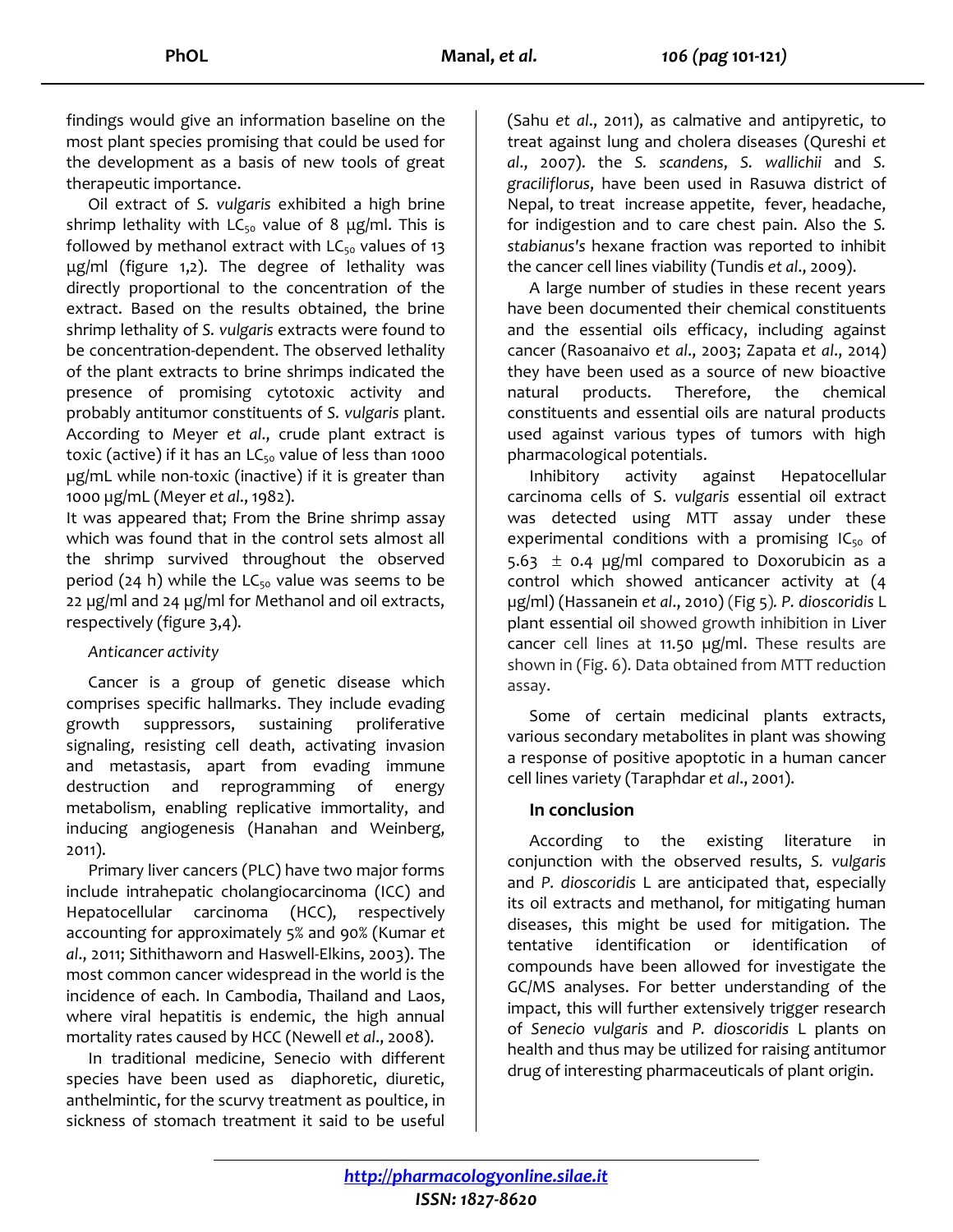## **References**

- 1. Chetverikova LK, Inozemtseva LI, (1996). "Role of lipid peroxidation in the pathogenesis of influenza and search for antiviral protective agents". Vestn Ross Akad Med Nauk (in Russian). 3: 37–40.
- 2. Fiege H, Voges H, Hamamoto T, Umemura S, Iwata T, Miki H, Fujita Y, Buysch H, Garbe D, Paulus W, (2002). "Phenol Derivatives" in Ullmann's Encyclopedia of Industrial Chemistry, Wiley-VCH, Weinheim.
- 3. Foderaro SJ, (1991). New American Encyclopedia', Foderaro SJ, Ed.; Grolier International, Vol. 7, pp 245.
- 4. Haag JD, Lindstrom MJ, Gould MN, (1992). Limonene induced regression of mammary carcinomas. Cancer Res, 52, 4021-4026.
- 5. Hamed MM, Mohamed MA, Ibrahim MT, (2015b). Phytochemical investigation and cytotoxic characterization of bioactive constituents from *Conyza dioscoridis*. Int J Pharmacogn Phytochem Res, 7(5): 948-955.
- **6.** Hamed MM, Mohamed MA, Ibrahim MT, (2016). Cytotoxic activity assesment of secondary metabolites from *Tecomaria capensis* v. *aurea*. Int J Pharmacogn Phytochem Res, 8(7): 1173-1182.
- 7. Hanahan D, Weinberg RA (2011). Hallmarks of cancer: the next generation. *Cell,* 144(5):646–674.
- 8. Hassanein HI, El-Ahwany E, Salah F, Hammam O, Refahy LA, Hamed MM, (2010). Extracts of five medicinal herbs induced cytotoxicity in both hepatoma and myloma cell lines. Cancer Sci Ther, 3(10): 239-243.
- 9. Jun NJ, Mosaddik A, Moon JY, Jang K, Lee D, Ahn KS and Cho SK (2011). Cytotoxic Activity of β-Caryophyllene Oxide Isolated from *Jeju Guava* (*Psidium cattleianum Sabine*) Leaf Rec Nat Prod, 5:3 242-246.
- 10. Keinan E, Att A, Amir G, Bentur L, Bibi H, Shoseyov D, (2005). Natural ozone scavenger prevents asthma in sensitized rats. Bioorg Med Chem, 13, 557-562.
- 11. Kumar M, Zhao X, Wang XW (2011). Molecular carcinogenesis of hepatocellular carcinoma and intrahepatic

cholangiocarcinoma: One step closer to personalized medicine? Cell Biosci, 1:5.

- 12. [Legault J,](https://www.ncbi.nlm.nih.gov/pubmed/?term=Legault%20J%5BAuthor%5D&cauthor=true&cauthor_uid=18053325) Pichette A, (2007). Potentiating effect of beta-caryophyllene on anticancer activity of alpha-humulene, isocaryophyllene and paclitaxel. [J Pharm Pharmacol.](https://www.ncbi.nlm.nih.gov/pubmed/18053325) Dec, 59(12):1643-7.
- 13. McLaughlin JL, Chang CJ, Smith DL, (1991). Benchtop bioassays the discovery of bioactive natural products: an update, Nat Prod Chem, 9: 383-397.
- 14. Meyer BN, Ferrigni NR, Putnam JE, Jacobsen LB, Nichols DE, McLaughlin JL (1982). Brine shrimp: A convenient general bioassay for active plant constituents, Plant Med, 45: 31- 34.
- 15. Mosmann T, (1983). Rapid colorimetric assay for cellular growth and survival: application to proliferation and cytotoxicity assays. J Immunol Methods, 65: 55-63.
- 16. Newell P, Villanueva A, Friedman SL, Koike K, Llovet JM (2008). Experimental models of hepatocellular carcinoma. J Hepatol, 48:858–879.
- 17. Paduch R, Trytek M, Kro´l SK, Kud J, Frant M, Kandefer-Szerszen´ M, Fiedurek J, (2016). Biological activity of terpene compounds produced by biotechnological methods. Pharm Biol, 54(6): 1096–1107.
- **18.** Patel, DK, (2014). Some Medicinal and Aromatic Shrubs introduced in Herbal Garden for their Propagation and Exsitu Conservation. J Med Plants, 2(6): 9-12.
- 19. [Pejin B,](https://www.ncbi.nlm.nih.gov/pubmed/?term=Pejin%20B%5BAuthor%5D&cauthor=true&cauthor_uid=24896297) [Kojic V,](https://www.ncbi.nlm.nih.gov/pubmed/?term=Kojic%20V%5BAuthor%5D&cauthor=true&cauthor_uid=24896297) [Bogdanovic G](https://www.ncbi.nlm.nih.gov/pubmed/?term=Bogdanovic%20G%5BAuthor%5D&cauthor=true&cauthor_uid=24896297) (2014). An insight into the cytotoxic activity of phytol at in vitro conditions. Nat Prod Res, 28(22):2053-6.
- 20. Pisutthanan S, Plianbangchang P, Pisutthanan N, Ruanruay S, Muanrit O (2004). Brine shrimp lethality activity of Thai medicinal plants in the family Meliaceae. Naresuan Univ J, 12(2): 13-18.
- 21. Qureshi RA, Ghufran MA, Gilani SA, Sultana K, Ashraf M, (2007). Ethnobotanical Studies of Selected Medicinal Plants of Sudhan Gali and Ganga Chotti hills, District Bagh, Azad Kashmir, Pak J Bot, 39(7): 2275-2282.
- 22. Ramachandran S, Vamsikrishna M, Gowthami KV, Heera B, Dhanaraju MD,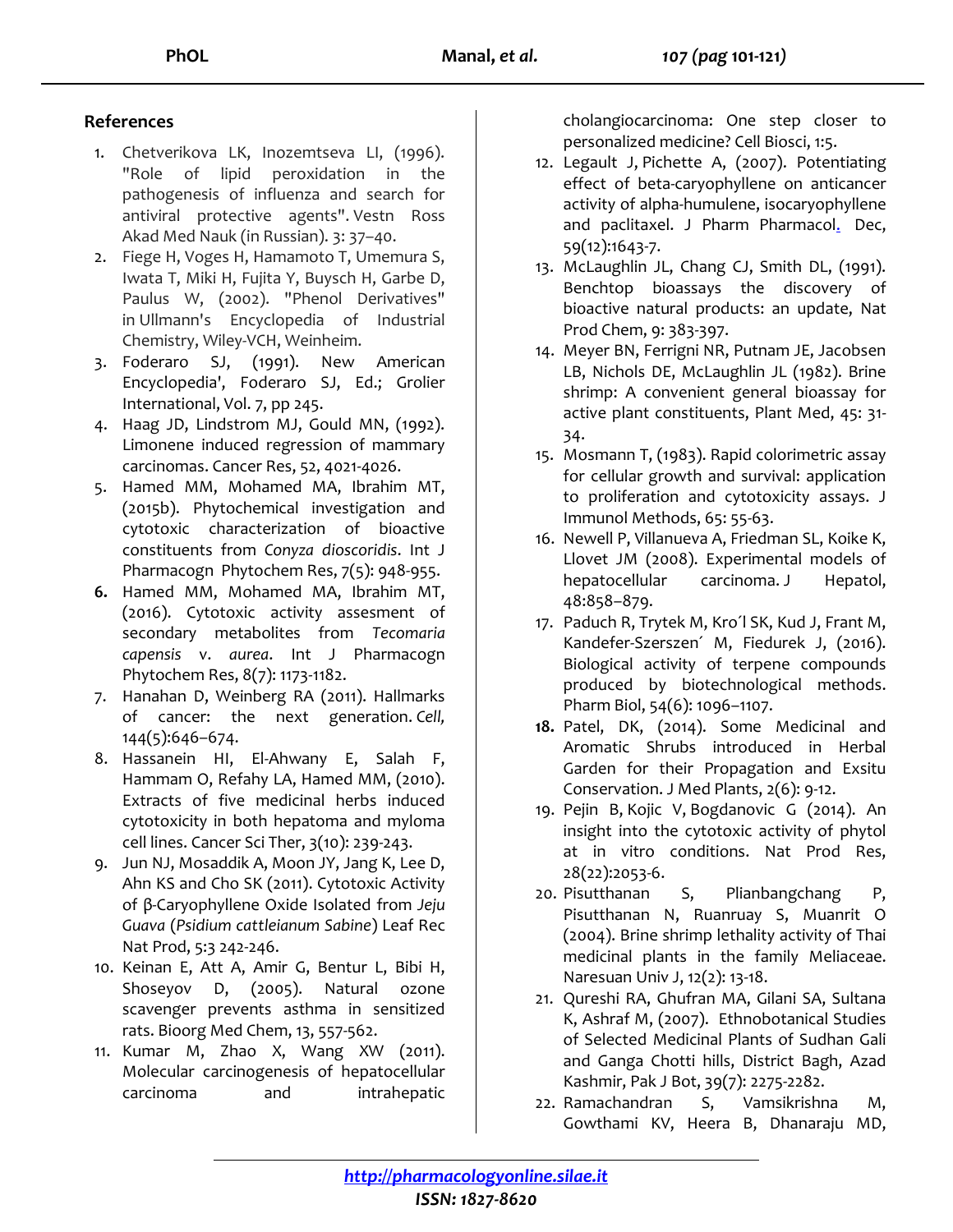(2010). Assessment of cytotoxic activity of *Agave cantula* using brine shrimp (*Artemia salina*) lethality bioassay, Asian J Sci Res, 4, 90-94.

- 23. Rasoanaivo P, Randriana RF, Maggi F, Nicolettid M, Quassinti L, Bramuccic M, Lupidic G, Petrellie D, Vitali LA, Papa F, Vittori S, (2013). Chemical composition and biological activities of the essential oil of *Athanasia brownie* Hochr. (Asteraceae) endemic to Madagascar. Chem Biodiv. 10(10):1876–1886.
- 24. Sahu S, Khushwaha A, Dixit R. Computational Identification of miRNAs in medicinal plant Senecio vulgaris (Groundsel), 2011; BIOINFORMATION (open access), 7(8), pp.375-378.
- 25. Sam TW, (1993). Toxicity testing using the brine shrimp Artemia salina in: Bioactive natural products detection, isolation, and structural determination, CRC Press, Boca Raton: FL, 442-456.
- 26. Sithithaworn P, Haswell-Elkins M (2003). Epidemiology of *Opisthorchis viverrini*. Acta Tropica, 88:187–194.
- 27. Sticher O, (1977). Plant Mono-, Di-, and Sesquiterpenoids with Pharmacological or Therapeutical Activity; Sticher, O., Ed.; Springer-Verlag: New York, pp 137-178.
- 28. Taraphdar AK, Roy M, Bhattacharya RK, (2001). Natural products as inducers of apoptosis: Implication for cancer therapy and prevention. Curr Sci, 80: 1387–1396.
- 29. Teranishi R, Kint S, (1993). Bioactive Volatile Compounds from Plants', Teranishi, R.; Kint, S,, Ed.; American Chemical Society: Washington, DC.
- 30. Trease GE, Evans WC, (1989). Trease and Evan's Textbook of Pharmacognosy. 13th Edition. Cambridge University Press, London. 546.
- 31. Tundis R, Loizzo MR, Bonesi M, Menichini F, Dodaro D, Passalacqua NG, Statti G, Menichini F, (2009). *In vitro* cytotoxic effects of Senecio stabianus Lacaita (Asteraceae) on human cancer cell lines. Nat Prod Res, 23: 18, pp.1707-1718.
- 32. Zapata B, Betancur LG, Duran C, Stashenko E, (2014). Cytotoxic activity of Asteraceae

and Verbenaceae family essential oils. J Essen Oil Res. 6: 50–57.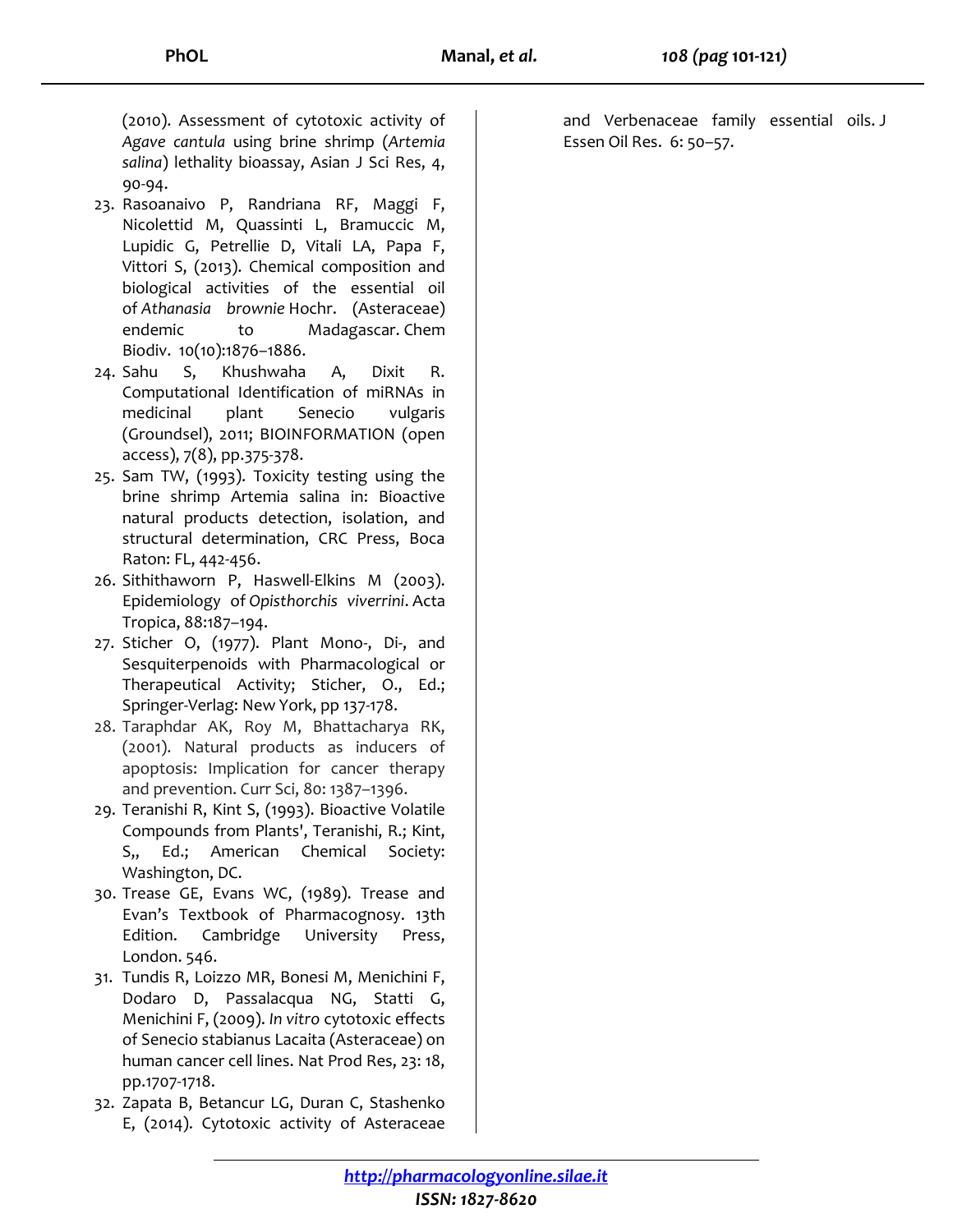| Test Name:            | Senecio vulgaris |
|-----------------------|------------------|
| Test for volatile oil | Positive         |
| Saponins              | Positive         |
| Carbohydrates         | Positive         |
| Triterpenes           | Positive         |
| Steroids              | Positive         |
| Alkaloids and/or      | Positive         |
| nitrogenous bases     |                  |
| <b>Tannins</b>        | Positive         |
| Flavonoids            | Positive         |

#### **Table 1:** Phytochemical screening of *Senecio vulgaris* plant

#### **Table 2:** Phytochemical screening of *P. dioscoridis* L

| Test Name:            | P. dioscoridis L |
|-----------------------|------------------|
| Test for volatile oil | Positive         |
| Saponins              | Positive         |
| Carbohydrates         | Positive         |
| Triterpenes           | Positive         |
| Steroids              | Positive         |
| Alkaloids and/or      | Positive         |
| nitrogenous bases     |                  |
| Tannins               | Positive         |
| Flavonoids            | Positive         |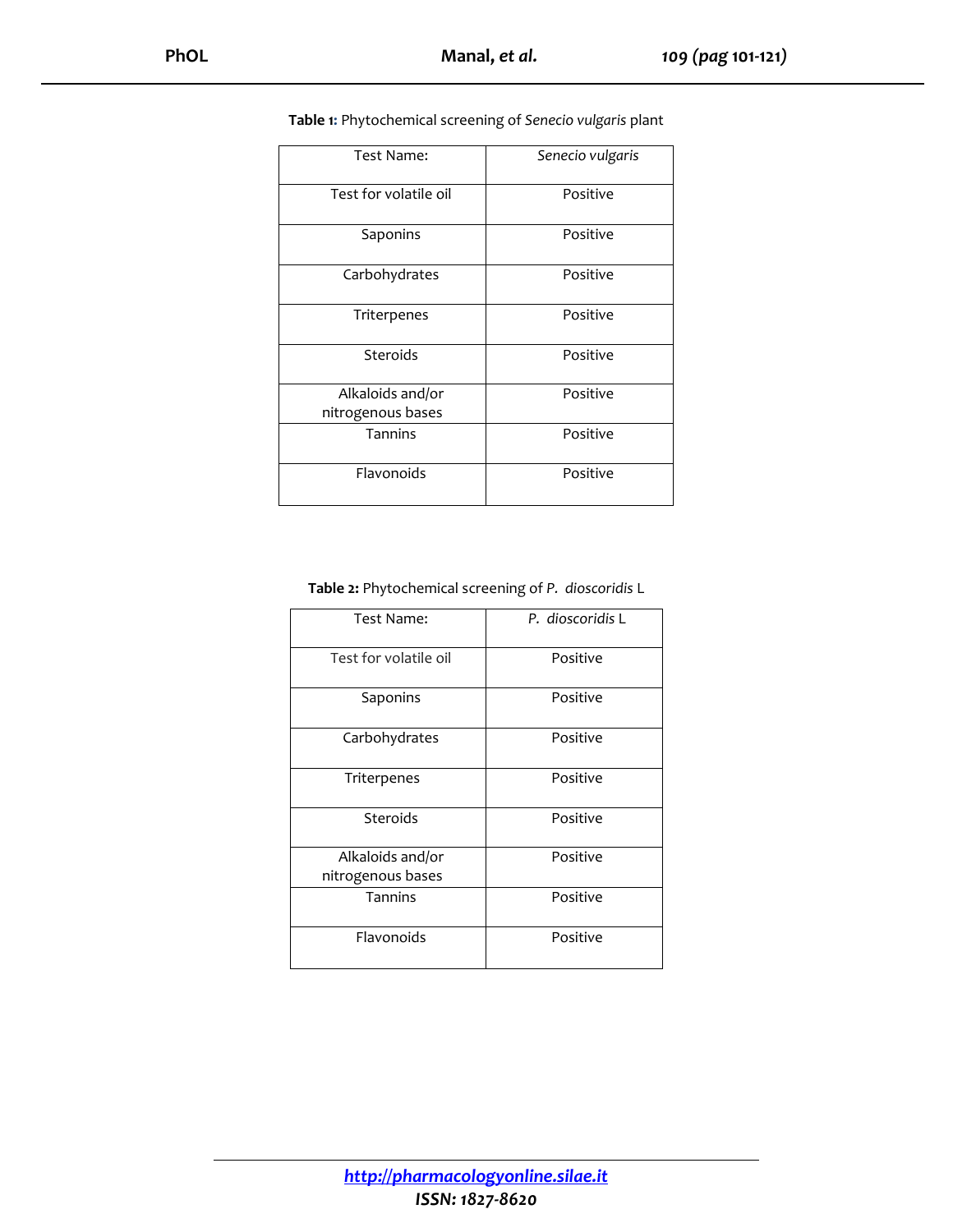| Peak           | $R_t$ | Area % | M.F.                 | <b>Identified Compounds</b>          |
|----------------|-------|--------|----------------------|--------------------------------------|
| No.            |       |        |                      |                                      |
| 1              | 21.08 | 1.83   | $C_{14}H_{20}O_2$    | 2,5-Cyclohexadiene-1,4-              |
|                |       |        |                      | dione, 2, 6-bis(1, 1-dimethylethyl)- |
| $\overline{2}$ | 22.48 | 63.87  | $C_{15}H_{24}O$      | Butylated Hydroxytoluene             |
| 3              | 23.22 | 1.53   | $C_{16}H_{26}O_3$    | 2-Dodecen-1-yl(-)succinic            |
|                |       |        |                      | anhydride                            |
| $\overline{4}$ | 28.99 | 1.85   | $C_8H_7N_3O_4$       | 4-Nitrophthalamide                   |
| 5              | 31.19 | 2.43   | $C_{10}H_{20}N_2O_4$ | 1,3-Propanediol,                     |
|                |       |        |                      | 2-methyl-2-(1-methylpropyl)-,        |
|                |       |        |                      | Dicarbamate                          |
| 6              | 37.34 | 1.74   | $C_{19}H_{38}O_2$    | Heptadecanoic acid, 16-              |
|                |       |        |                      | methyl-, methyl ester                |
| 7              | 41.59 | 3.11   | $C_{19}H_{38}O_4$    | Glycerol 1-palmitate                 |
| 8              | 42.75 | 1.57   | $C_{22}H_{46}$       | Docosane                             |
| 9              | 44.68 | 1.94   | $C_{27}H_{56}$       | Heptacosane                          |
| 10             | 45.59 | 3.27   | $C_{21}H_{42}O_4$    | Octadecanoic acid,                   |
|                |       |        |                      | 2-hydroxy-1-                         |
|                |       |        |                      | (hydroxymethyl) ethyl ester          |
| 11             | 46.55 | 1.67   | $C_{36}H_{74}$       | Hexatriacontane                      |
| 12             | 48.34 | 1.45   | $C_{32}H_{66}$       | Docosane, 11-decyl-                  |
| 13             | 48.68 | 3.98   | $C_{24}H_{38}O_4$    | Phthalic acid, di(2-                 |
|                |       |        |                      | propylpentyl) ester                  |
| 14             | 52.91 | 8.29   | $C_{30}H_{46}O_2$    | 4,4'-Ethylenebis(2,6-di-tert-        |
|                |       |        |                      | butylphenol)                         |

**Table 3:** Results of GC/MS analyses of *Senecio vulgaris* plant.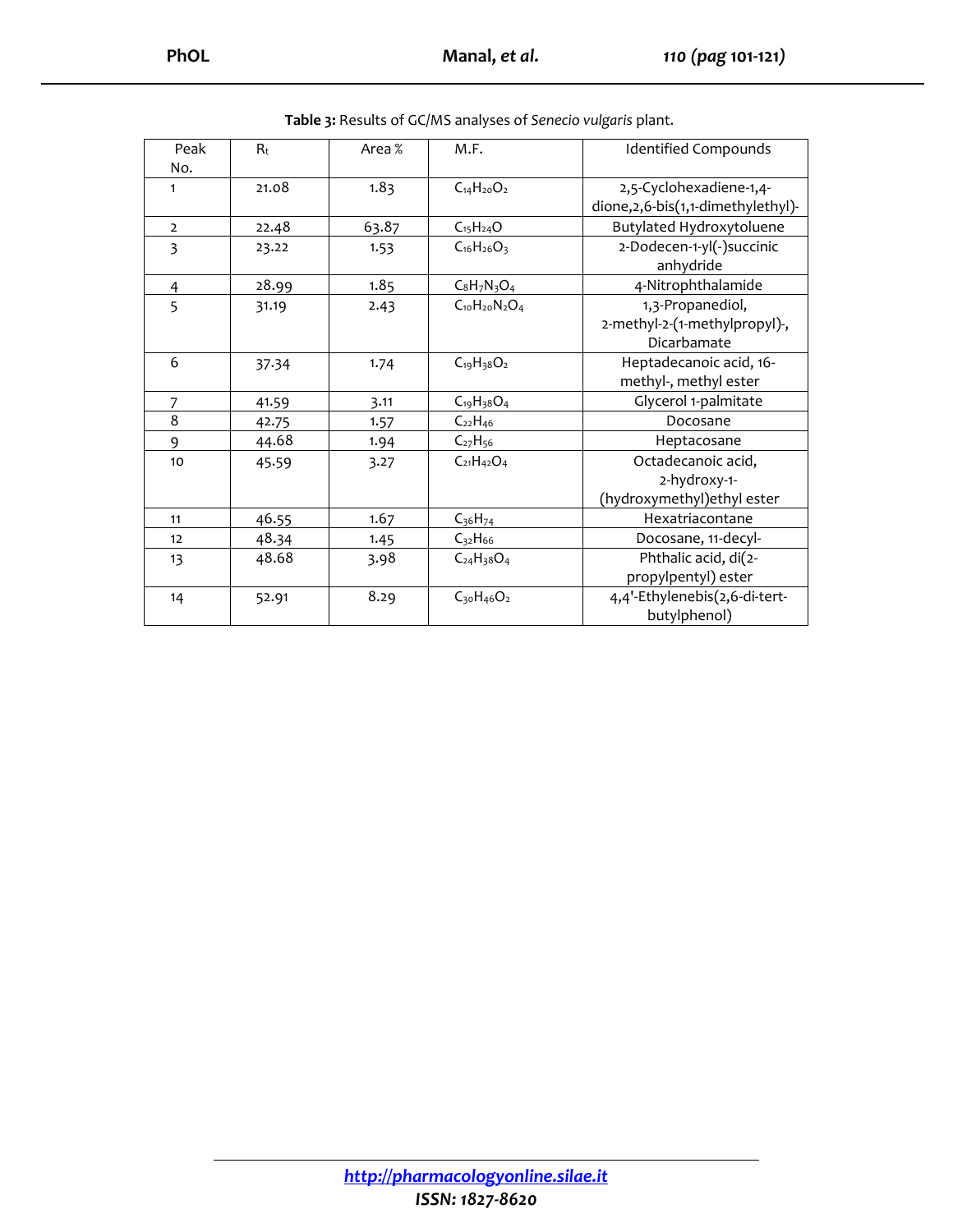| л.<br>л.<br>×,<br>Structure                  | <u>c</u><br><u>ка</u><br><b>Number</b> |
|----------------------------------------------|----------------------------------------|
| Q<br>ъ                                       | $\mathbf{1}$                           |
| qΗ                                           | $\mathbf{2}$                           |
| G                                            | $\overline{\mathbf{3}}$                |
| NH <sub>2</sub><br>$\sigma$<br>G<br>$H_{2N}$ | $\overline{4}$                         |
| N <sub>H2</sub><br>H <sub>2N</sub>           | 5                                      |
|                                              | $\boldsymbol{6}$                       |

**Table 4:** shows the compound separated from GC/MS analyses for *Senecio vulgaris* plant.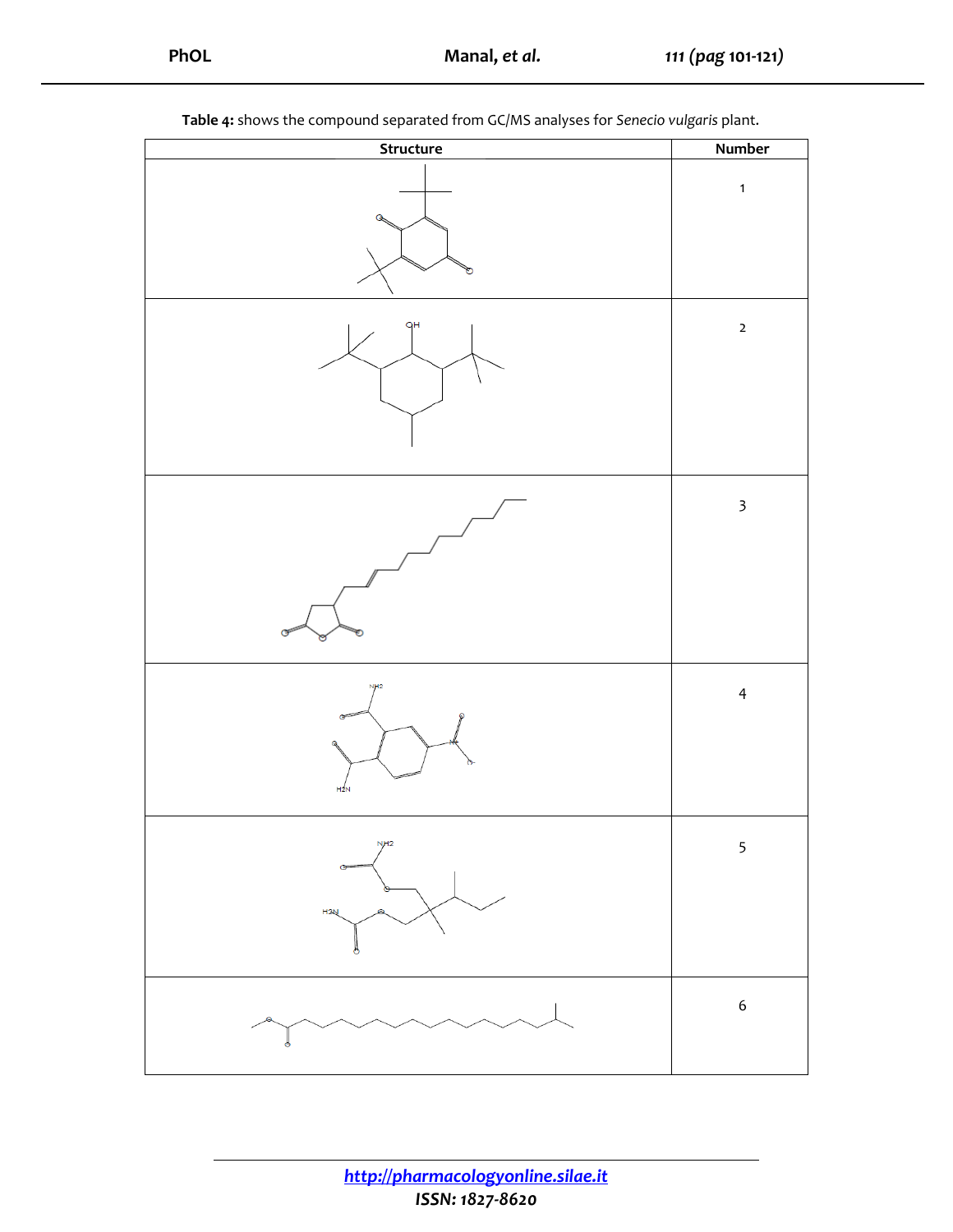

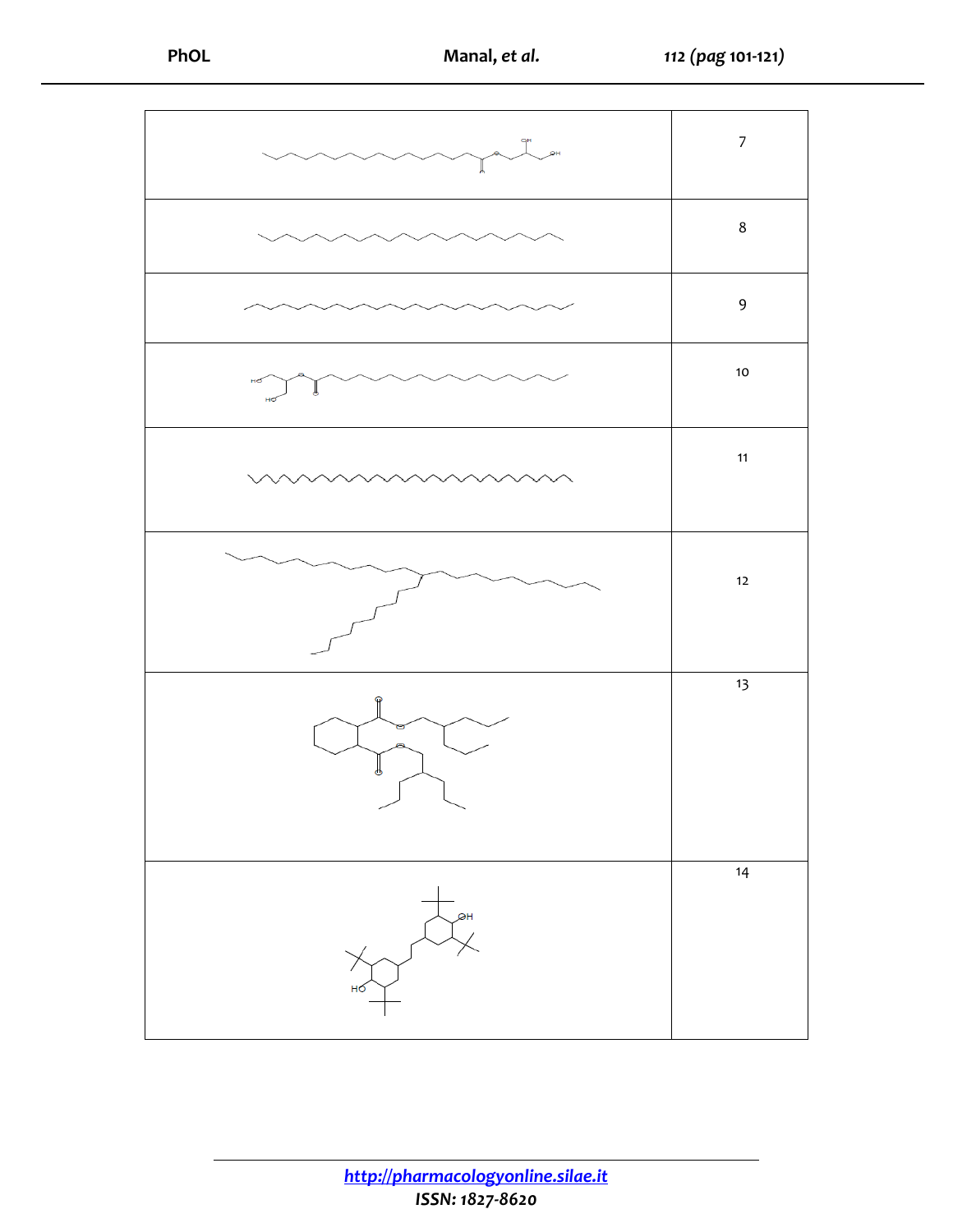| Peak<br>No.    | $R_t$ | Area % | M.F.              | <b>Identified Compounds</b>                                                                                               |
|----------------|-------|--------|-------------------|---------------------------------------------------------------------------------------------------------------------------|
| 1              | 5.17  | 0.66   | $C_{10}H_{18}O$   | (6,6-Dimethylbicyclo-[3.1.1]hept-<br>2-yl)methanol                                                                        |
| $\overline{2}$ | 7.28  | 7.45   | $C_{12}H_{20}O_2$ | 1,6-Octadien-3-ol, 3,7-dimethyl-,<br>acetate                                                                              |
| 3              | 7.67  | 0.41   | $C_{10}H_{16}$    | 1,3-Cyclohexadiene,<br>2-methyl-5-(1-methylethyl)-                                                                        |
| $\overline{4}$ | 8.22  | 0.37   | $C_{10}H_{16}$    | D-Limonene                                                                                                                |
| 5              | 8.59  | 3.12   | $C_{10}H_{16}$    | Bicyclo[3.1.0]hexane                                                                                                      |
| 6              | 9.08  | 4.14   | $C_{10}H_{14}$    | Benzene,1-methyl-4-(1-<br>methylethyl)-                                                                                   |
| 7              | 12.97 | 0.27   | $C_{10}H_{16}O$   | trans-Verbenol                                                                                                            |
| 8              | 13.49 | 0.57   | $C_{11}H_{20}O_2$ | Non-3-enyl acetate                                                                                                        |
| 9              | 13.73 | 1.05   | $C_{10}H_{18}O$   | 3-Cyclohexen-1-ol,<br>4-methyl-1-(1-methylethyl)-                                                                         |
| 10             | 14.42 | 0.74   | $C_{10}H_{18}O$   | (-)-(1S,2R,4R)-Beta-fenchol                                                                                               |
| 11             | 17.12 | 0.66   | $C_{15}H_{24}$    | Silphiperfol-5-ene                                                                                                        |
| 12             | 17.79 | 1.01   | $C_{15}H_{24}$    | Cyclohexane,1-ethenyl-1-methyl-<br>2,4-bis(1-meth                                                                         |
|                |       |        |                   | ylethenyl)-, [1s-(1à,2á,4á)]-                                                                                             |
| 13             | 18.83 | 0.73   | $C_{15}H_{24}$    | Caryophyllene                                                                                                             |
| 14             | 20.04 | 1.68   | $C_{15}H_{24}$    | 1,4,7,-Cycloundecatri-ene,1,5,9,9-<br>tetramethyl-, Z,Z,Z-                                                                |
| 15             | 20.39 | 1.71   | $C_{15}H_{24}$    | (1R, 3aR, 4aR, 8aR) - 1, 4, 4, 6 -<br>Tetramethyl-1,2,3,3a,4,4a,7,8-<br>octahydrocyclopenta[1,4]cyclobu<br>ta[1,2]benzene |
| 16             | 21.10 | 2.19   | $C_{15}H_{24}$    | Guaia-1(10),11-diene                                                                                                      |
| 17             | 21.19 | 0.68   | $C_{15}H_{22}$    | Benzene,1-(1,5-dimethyl-4-<br>hexenyl)-4-methyl-                                                                          |
| 18             | 22.03 | 1.42   | $C_{15}H_{24}$    | Guaia-3,9-diene                                                                                                           |
| 19             | 24.53 | 0.79   | $C_{15}H_{26}O_2$ | Butanoic acid, 2-methyl-, 3, 7-<br>dimethyl-2,6-octadienyl ester,<br>$(E)$ -                                              |
| 20             | 24.81 | 0.97   | $C_{15}H_{26}O_2$ | (2E)-3,7-Dimethyl-2,6-octadienyl-<br>3-methylbutanoate #                                                                  |
| 21             | 25.05 | 0.74   | $C_{15}H_{26}O$   | Tricyclo[7.2.0.0(2,6)]undecan-5-<br>ol,<br>2,6,10,10-tetramethyl-<br>(isomer 3)                                           |
| 22             | 26.34 | 0.38   | $C_{15}H_{24}O$   | Caryophyllene oxide                                                                                                       |
| 23             | 28.78 | 1.22   | $C_{15}H_{24}O$   | 1H-Cycloprop[e]azulen-7-                                                                                                  |
|                |       |        |                   | ol, decahydro-1,1,7-trimethyl-4-<br>methylene-,[1ar-<br>(1aà,4aà,7á,7aá,7bà)]-                                            |
| 24             | 30.41 | 0.94   | $C_{15}H_{24}O_2$ | Spiro[4.5]decan-7-one,<br>1,8-dimethyl-8,9-epoxy-4-<br>isopropyl-                                                         |

**Table 5:** GC/MS analyses of *Pluchea dioscoridis* L plant.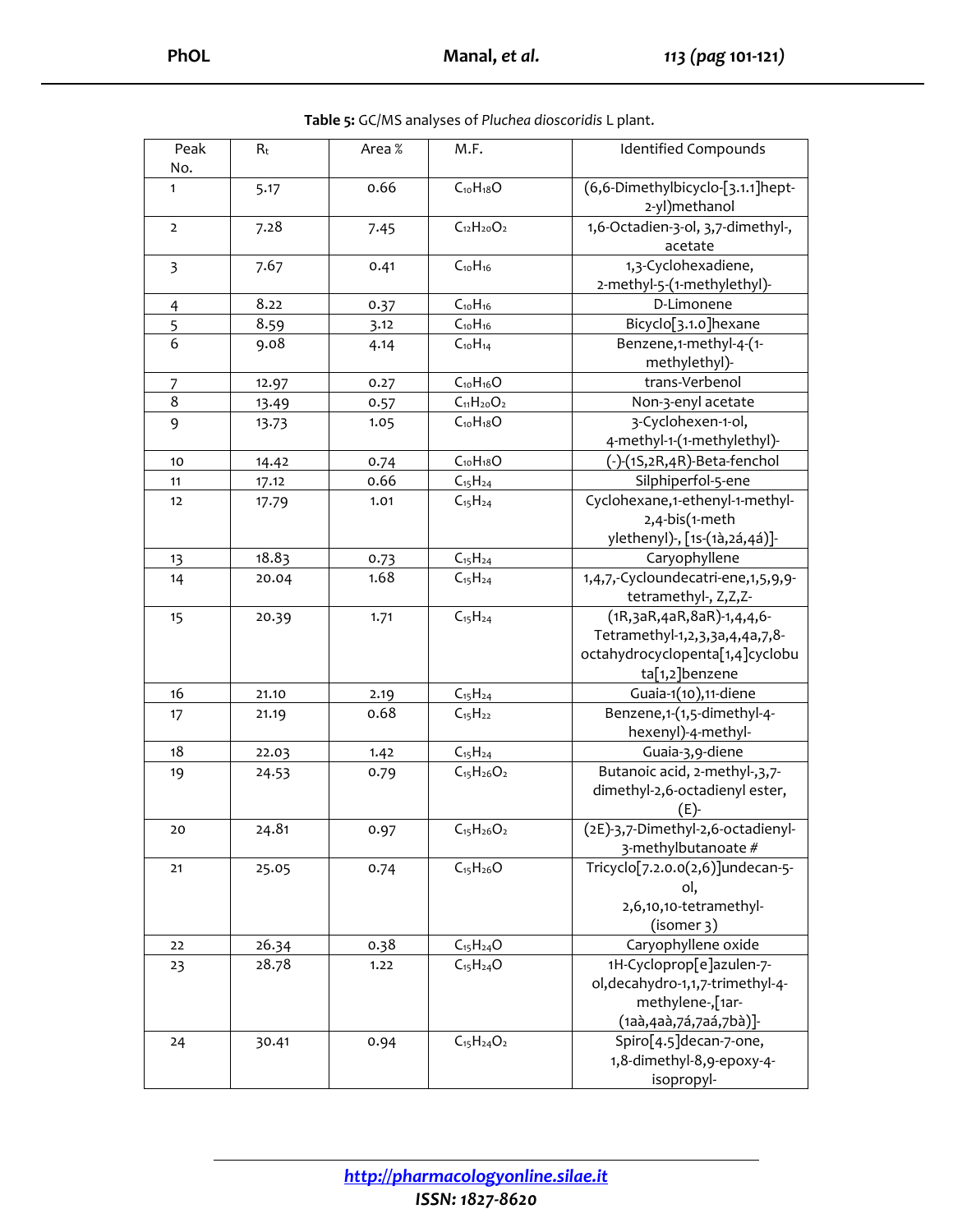| 25 | 34.84 | 55.42 | $C_{15}H_{22}O$   | 2H-Cyclopropa[a]-naphthalen-2-       |
|----|-------|-------|-------------------|--------------------------------------|
|    |       |       |                   | one,                                 |
|    |       |       |                   | 1,1a, 4, 5, 6, 7, 7a, 7b-octahy dro- |
|    |       |       |                   | 1,1,7,7a-tetramethyl-,               |
|    |       |       |                   | (1aà, 7à, 7aà, 7bà)-                 |
| 26 | 36.35 | 0.76  | $C_{13}H_{14}O_3$ | Ethanone,                            |
|    |       |       |                   | 1-(7-hydroxy-2,2-dimethyl-2h-1-      |
|    |       |       |                   | benzopyran-6-yl)-                    |
| 27 | 36.87 | 0.59  | $C_{13}H_{12}O_3$ | Ethanone,                            |
|    |       |       |                   | 1-[6-hydroxy-2-(1-methylethenyl)-    |
|    |       |       |                   | 7-benzofuranyl]-                     |
| 28 | 37.13 | 0.74  | $C_{20}H_{40}O$   | Phytol                               |
| 29 | 41.19 | 0.43  | $C_{13}H_{12}O_2$ | 1-(6-Methoxy-1-                      |
|    |       |       |                   | naphthyl) ethanone                   |
| 30 | 45.68 | 0.45  | $C_{21}H_{42}O_4$ | Octadecanoic acid,                   |
|    |       |       |                   | 2-hydroxy-1-                         |
|    |       |       |                   | (hydroxymethyl) ethyl ester          |

**Table 6:** shows the compound separated from GC/MS analyses for *Pluchea dioscoridis* L plant.

| Structure | Number                  |
|-----------|-------------------------|
| ØН        | $\mathbf{1}$            |
| Ä         | $\mathbf 2$             |
|           | $\overline{\mathbf{3}}$ |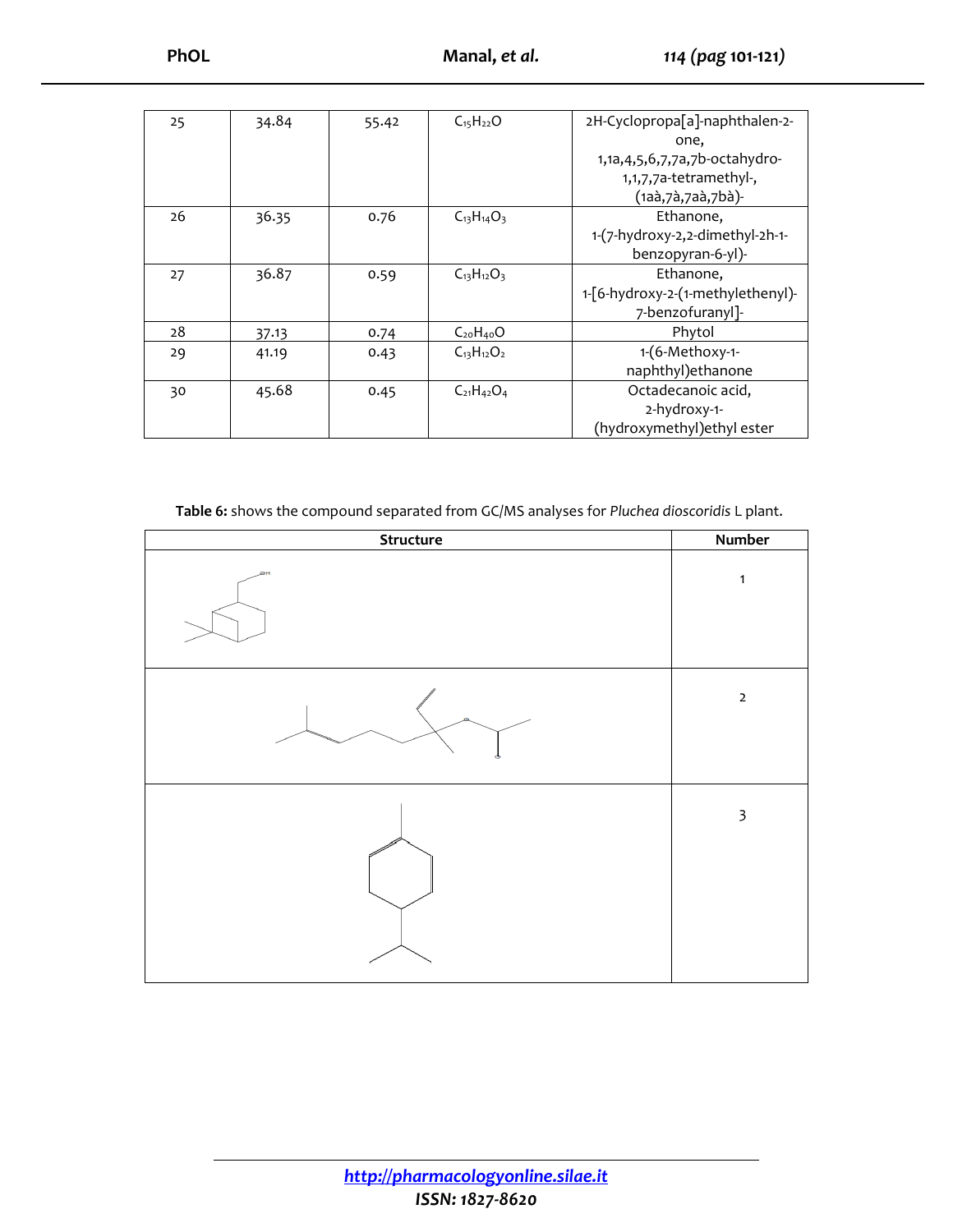|           | $\overline{4}$   |
|-----------|------------------|
|           |                  |
|           | 5                |
|           | $\boldsymbol{6}$ |
| ъH        | $\boldsymbol{7}$ |
| $\diagup$ | $\,8$            |
| ЯН        | 9                |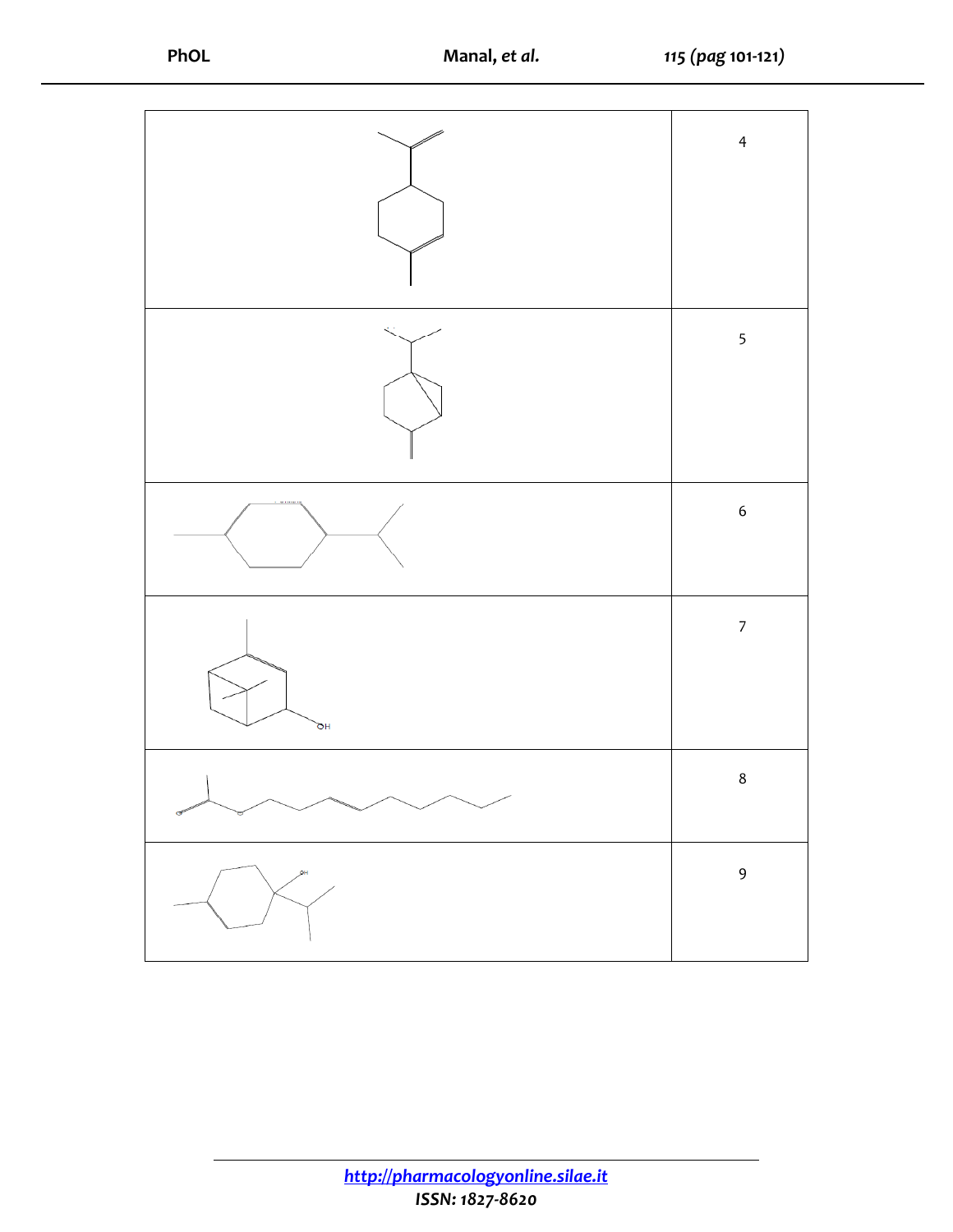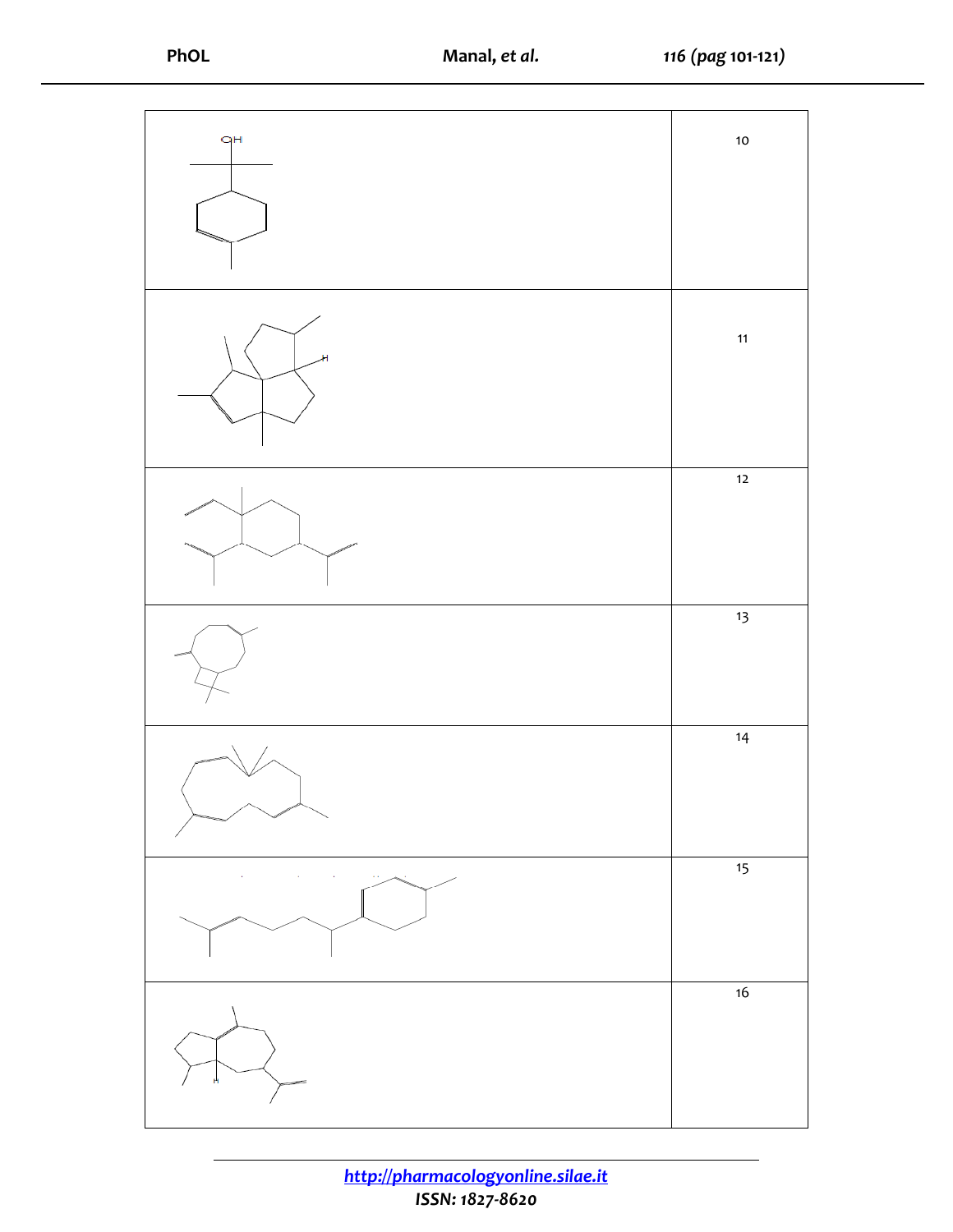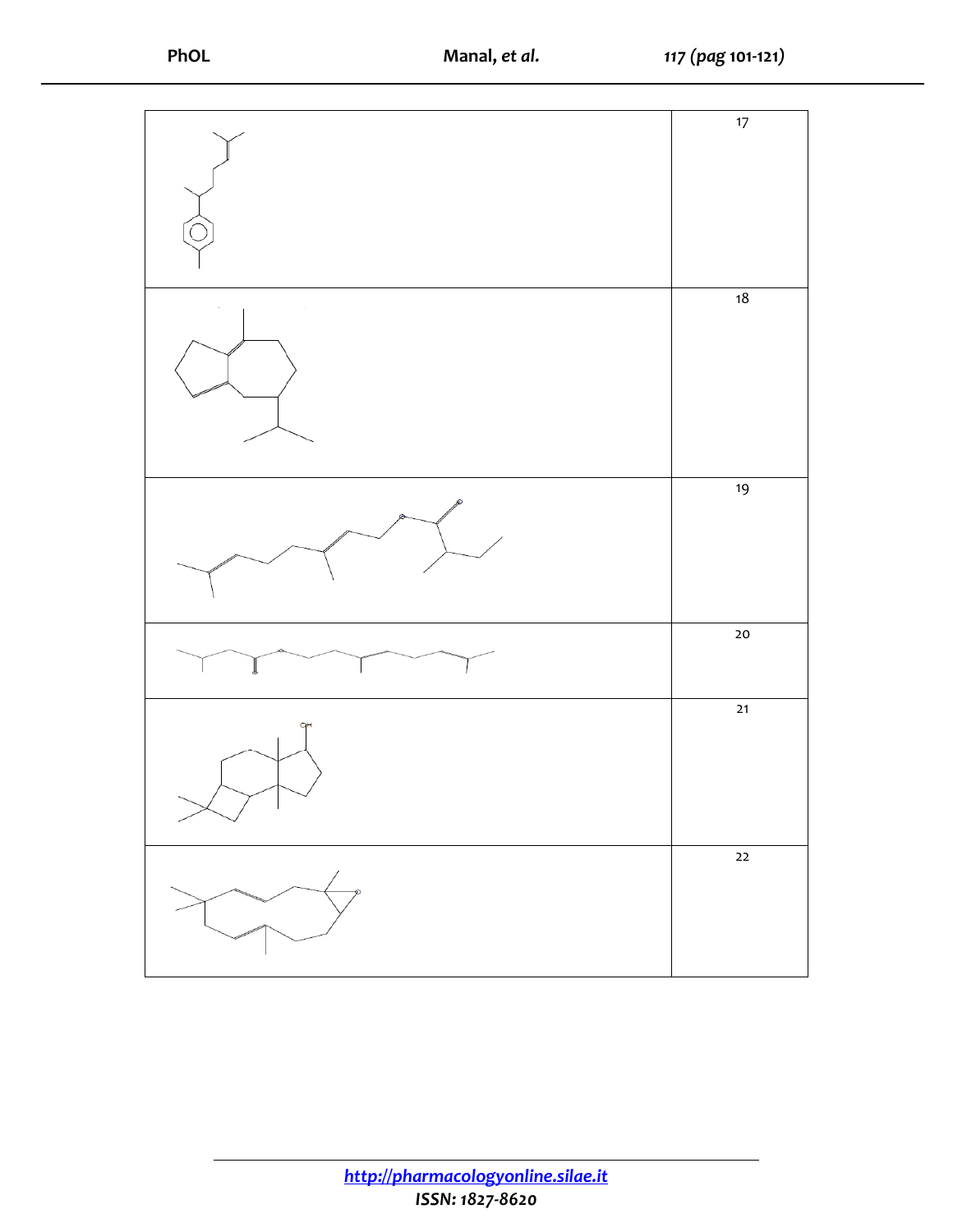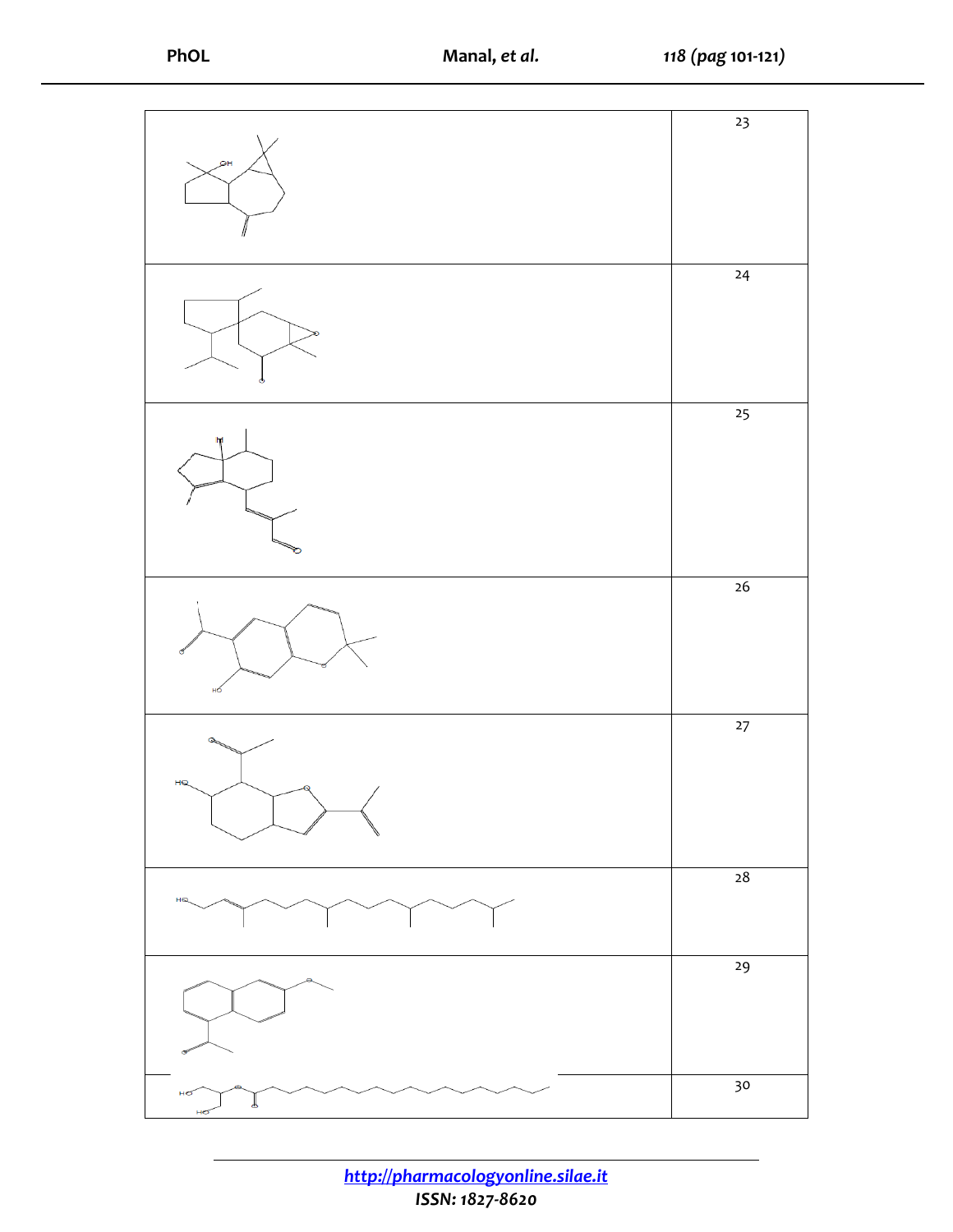



**Figure 2:** Brine shrimp lethality bioassay of *Senecio vulgaris* essential oil

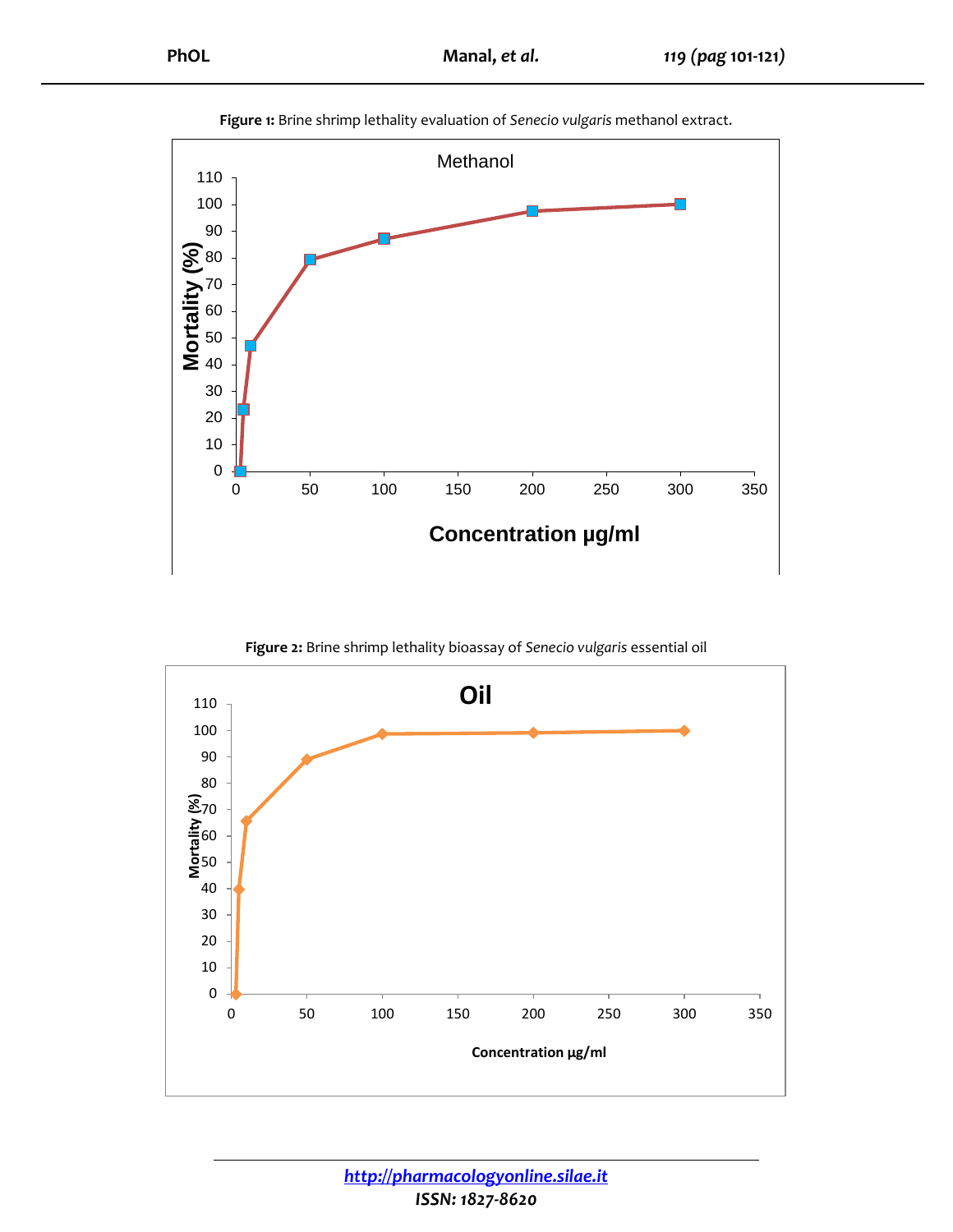

**Fig. 3:** Brine shrimp assay activity of methanol extract of *P. dioscoridis* L.

**Fig. 4:** Brine shrimp activity assay of *P. dioscoridis* L essential oil extract.